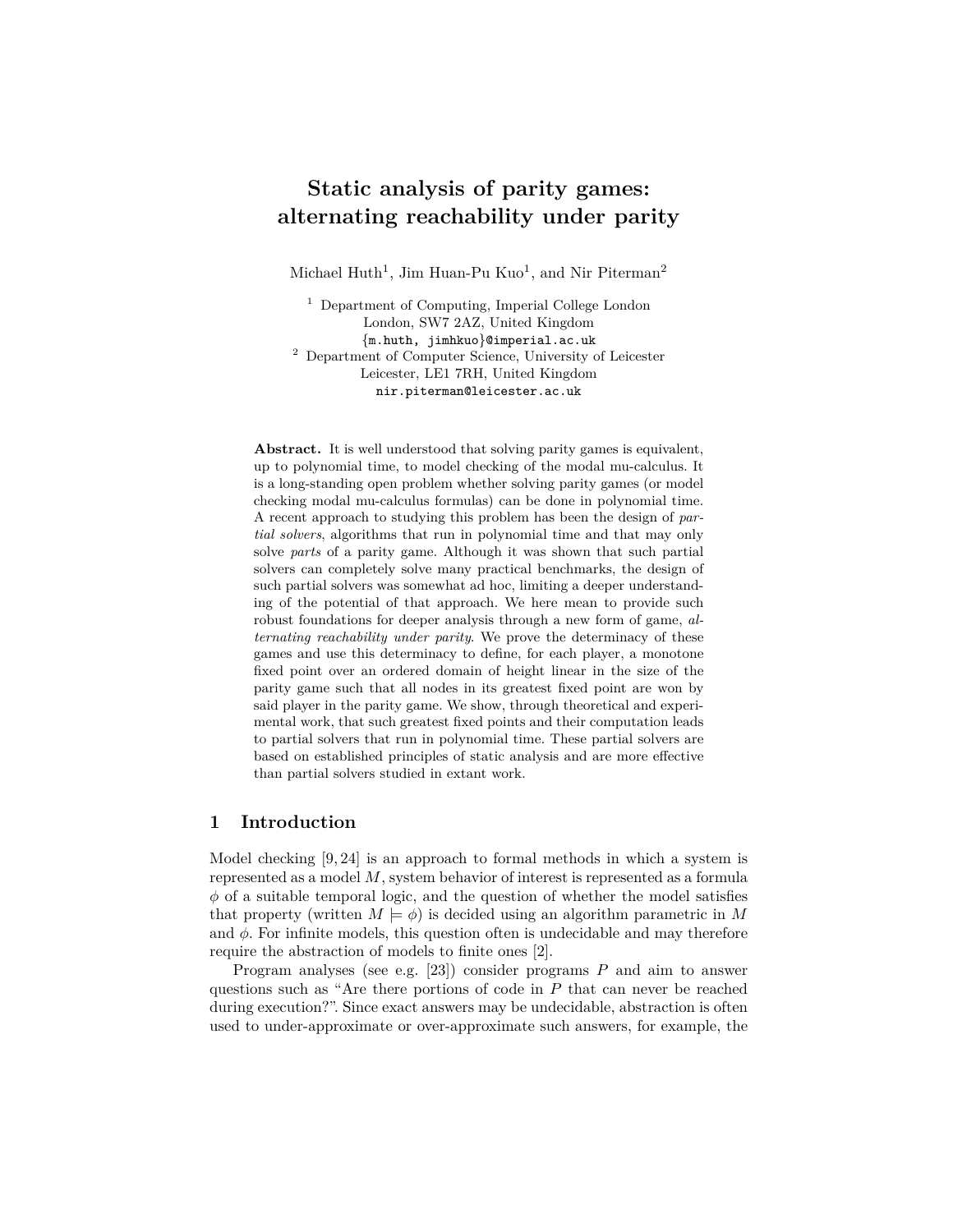set of program points that can never be reached. Many program analyses can be computed by a static analysis that computes a least fixed point of a monotone function over a complete lattice; see for example Chapter 6 in [23] for more details on this approach based on worklist algorithms.

These two approaches, model checking and static analysis, appear to be quite different even though they share the need for abstraction. For example, it is not immediately clear whether each program analysis might correspond to a property *φ* of some suitable logic. But there is a body of research that points out a close relationship and connections between these approaches. For example, in [26] it is shown how data-flow analyses can be seen as instances of model checking: if programs are represented as models of a modal logic, one can capture a data-flow analysis as a formula in that modal logic, and then partially evaluate the model checker for that logic to thus implement the data-flow analyzer. This insight led to an actual methodology: in [25] one converts a program into a transition system as program model – using its operational semantics, then applies abstraction [3, 4] to eliminate details of that model that are irrelevant to the analysis/formula in question, and finally one can do model checking on the abstract model using formulas that capture the analysis in question.

These contributions furthered the understanding of how program analysis can be seen within the framework of model checking. Conversely, it turns out that the central question of model checking, whether  $M \models \phi$  holds, can be computed with techniques from static analysis. In [22], an alternation-free fixed-point logic was defined and it was shown how static analysis over the resulting flow logic can decide model-checking instances for modal logics such as computation tree logic (CTL) [9]. The flow logic in [22] was also demonstrated to have applications in data-flow analysis and constraint solving [11]. In later work [28], this alternationfree least fixed-point logic was extended so that one could capture model checking of the modal mu-calculus [18] (not just of CTL) in this manner, and a Moore family result was proved for this logic; Moore families are the set of closed sets of a closure operator.

The temporal logic CTL and the linear-time temporal logic LTL can be seen as subsets of the temporal logic CTL\* (see e.g. [15]). The logic CTL\* can in turn be embedded into the modal mu-calculus [5], although at an exponential cost [19]. LTL and CTL capture many practically important property patterns [7] and are therefore very useful. But some have argued that these logics are mathematically somewhat ad hoc. The modal mu-calculus, on the other hand, is more canonical since it does not limit the manner in which fixed-point patterns can be composed (apart from syntactic restrictions that ensure monotonicity of meaning). It is therefore apt to understand the connections between static analysis and model checking over the modal mu-calculus as well, and the work reported in [28] shows how static analysis in the form of flow logics can capture model checking of the modal mu-calculus.

There is another important aspect to the study of such connections though. It is well understood [8, 10, 27] that model checking of the modal mu-calculus is equivalent (within polynomial time) to the solving of parity games. These are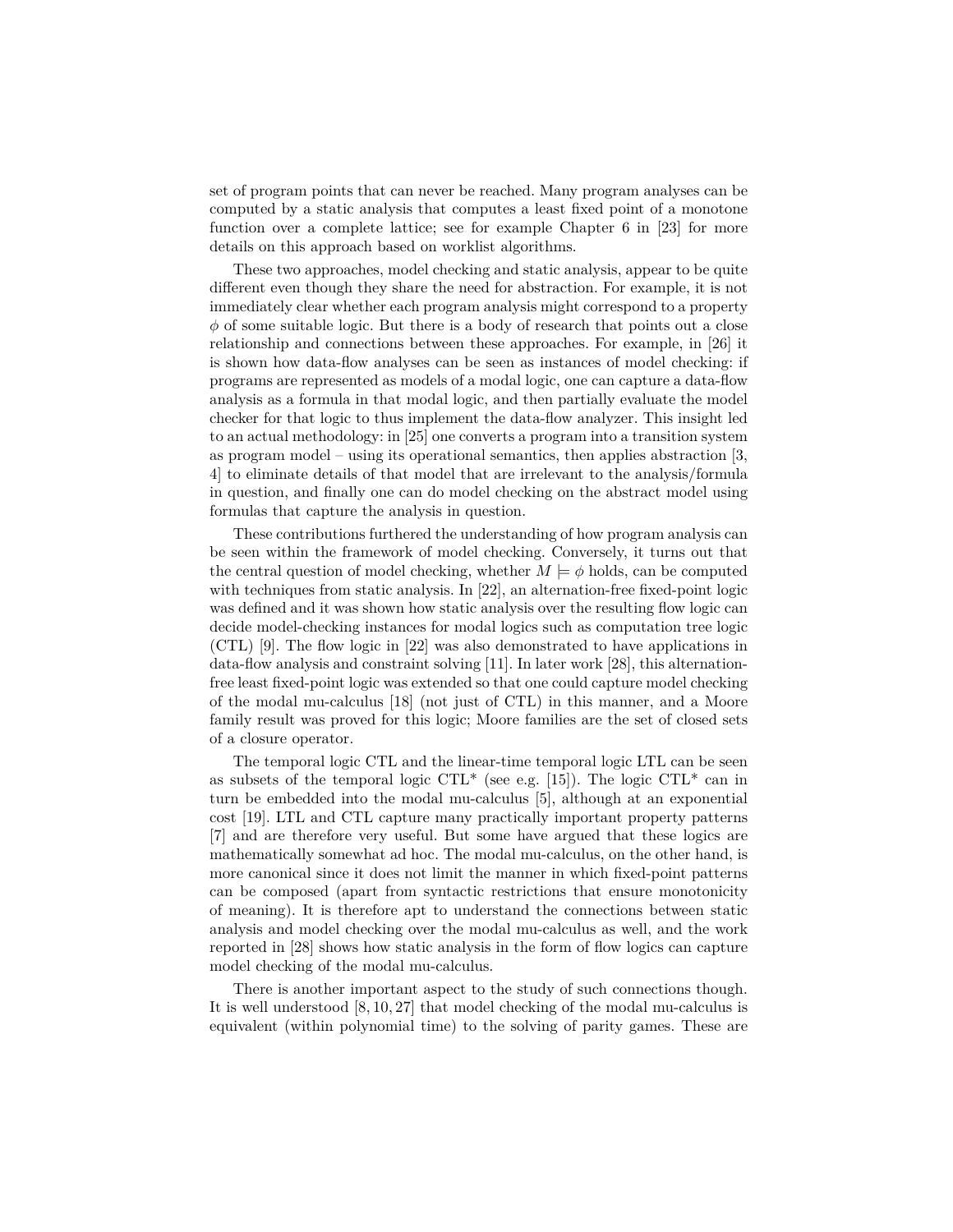directed graphs whose nodes are owned by one of two players and colored by a natural number. In this chapter, we assume that such graphs are finite. Plays between these players generate infinite paths in these graphs whose winners are decided by minimal colors of cycles generated by these paths. A player wins a node if she can play such that all plays beginning in that node are won by her in this manner. A central result for parity games states that these games are determined [21, 8, 29]: each node is won by exactly one of the two players. Deciding which player wins which nodes, and how they can achieve these wins is what one means by solving parity games.

Using the aforementioned results in  $[8, 10, 27]$ , we can therefore understand how to use static analysis for model checking by understanding how static analyses may solve parity games. Known approaches of solving parity games in this manner, for example the ones based on *small progress measures* [17], all suffer from the fact that the height of the ordered domain derived from the parity game may be exponentially larger than that game – leading to exponential worst-case running times of least fixed-point computations in the resulting worklist algorithm that implements a static analysis. In fact, the decision problem of whether a given node in a parity game is won by a given player is in  $UP \cap colUP$  [16], and its exact complexity has been an open problem for over twenty years now.

The work that we report here means to combine static analysis with *abstraction*. The analyses we design below run in polynomial time by construction. But this efficiency is gained by possibly *under-approximating* the solution of a parity game: the used static analysis may not decide the winners of all (or indeed some) nodes although they often solve games completely. Furthermore, in *local* modal checking (see e.g. [27]) it suffices to know whether one or several designated states satisfy a property. In the setting of parity games, this means that it may suffice to statically decide the winner of one or several nodes – which the static analyses we present here may often achieve.

**Outline of chapter:** In Section 2, we recall background on parity games. Our new type of alternating reachability game is defined and studied in Section 3. In Section 4, we show how this game induces monotone functions for each player of a parity game, and that we can use these functions to build static analyses of parity games that repeatedly compute greatest fixed points of such functions on (residual) games. We discuss, in Section 5, how this approach generalizes our earlier work on fatal attractors in [13]. Our experimental results are reported in Section 6, related work not discussed above already is presented in Section 7, and the chapter concludes in Section 8.

## **2 Background**

In this section, we define key concepts of parity games, and fix technical notation used in this chapter. We write  $\mathbb N$  for the set  $\{0, 1, \ldots\}$  of natural numbers. A parity game *G* is a tuple  $(V, V_0, V_1, E, c)$ , where *V* is a set of nodes partitioned into possibly empty node sets  $V_0$  and  $V_1$ , with an edge relation  $E \subseteq V \times V$ (where for all  $v$  in  $V$  there is a  $w$  in  $V$  with  $(v, w)$  in  $E$ ), and a coloring function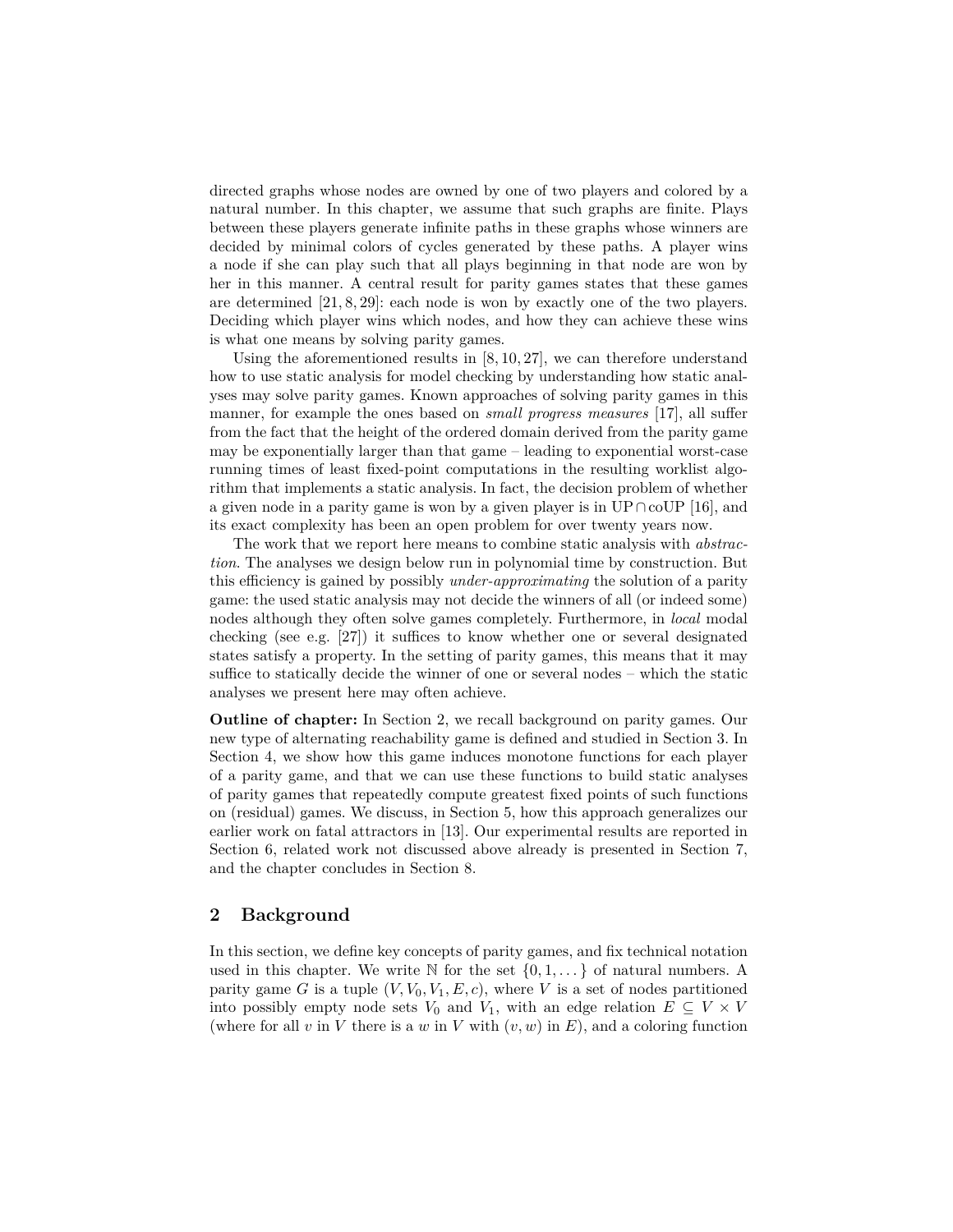$c: V \to \mathbb{N}$ . In figures,  $c(v)$  is written within nodes *v*, nodes in  $V_0$  are depicted as circles and nodes in  $V_1$  as squares. For  $v$  in  $V$ , we write  $v.E$  for node set  $\{w \in V \mid (v, w) \in E\}$  of successors of *v*. Below we write  $\mathsf{C}(G)$  for the set of colors in game *G*, i.e.  $C(G) = \{c(v) | v \in V\}$ , and  $C(G)$ <sub>⊥</sub> for set  $C(G) \cup \{\perp\}$ .

Throughout, we write *p* (or sometimes *p*<sup>'</sup>) for one of 0 or 1 and  $1 - p$  for the other player. In a parity game, player  $p$  owns the nodes in  $V_p$ . A play from some node  $v_0$  results in an infinite play  $\pi = v_0 v_1 \dots$  in  $(V, E)$  where the player who owns  $v_i$  chooses the successor  $v_{i+1}$  such that  $(v_i, v_{i+1})$  is in *E*. Let  $\text{Inf}(\pi)$  be the set of colors that occur in  $\pi$  infinitely often:

$$
\mathsf{Inf}(\pi) = \{ k \in \mathbb{N} \mid \forall j \in \mathbb{N} \colon \exists i \in \mathbb{N} \colon i > j \text{ and } k = c(v_i) \}
$$

Player 0 wins play  $\pi$  iff min  $\text{Inf}(\pi)$  is even; otherwise player 1 wins play *r*.

A strategy for player *p* is a total function  $\sigma_p: V^* \cdot V_p \to V$  where the pair  $(v, \sigma_p(w \cdot v))$  is in *E* for all *v* in  $V_p$  and *w* in  $V^*$ . A play  $\pi$  conforms with  $\sigma_p$  if for every finite prefix  $v_0 \ldots v_i$  of  $\pi$  with  $v_i$  in  $V_p$  we have  $v_{i+1} = \sigma_p(v_0 \ldots v_i)$ . A strategy  $\sigma_p$  is memoryless if for all *w*, *w*<sup>*'*</sup> in  $V^*$  and *v* in  $V_p$  we have  $\sigma_p(w \cdot v)$  =  $\sigma_p(w' \cdot v)$  and such a  $\sigma_p$  can be seen to have type  $V_p \to V$ .

It is well known that each parity game is determined [21, 8, 29]: (i) node set *V* is the disjoint union of two, possibly empty, sets  $W_0$  and  $W_1$ , the winning regions of players 0 and 1 (respectively); and (ii) there are memoryless strategies  $\sigma_0$  and  $\sigma_1$  such that all plays beginning in  $W_0$  and conforming with  $\sigma_0$  are won by player 0, and all plays beginning in  $W_1$  and conforming with  $\sigma_1$  are won by player 1. Solving a parity game means computing such data  $(W_0, W_1, \sigma_0, \sigma_1)$ .

Throughout this chapter, we write *G* for a parity game  $(V, V_0, V_1, E, c)$ , denote by *p* one of its players, and let *X* be a non-empty set of nodes of *G*. We write  $x\%2$  for *x* modulo 2 for an integer *x*, and Attr<sub>p</sub>[*G, X*] to denote the attractor of node set  $X$  for player  $p$ , which computes the standard alternating reachability of *X* for that player in the game graph of *G* (see e.g. Definition 1 in [13]).

*Example 1.* In the parity game *G* depicted in Figure 1, the winning regions are  $W_1 = \{\}\$ and  $W_0 = V$ . The memoryless strategy  $\sigma_0$ , defined by  $\sigma_0(v_1) = v_2$ , is a winning strategy for player 0 on *W*0.



**Fig. 1.** A parity game: circles denote nodes in *V*0, squares denote nodes in *V*1.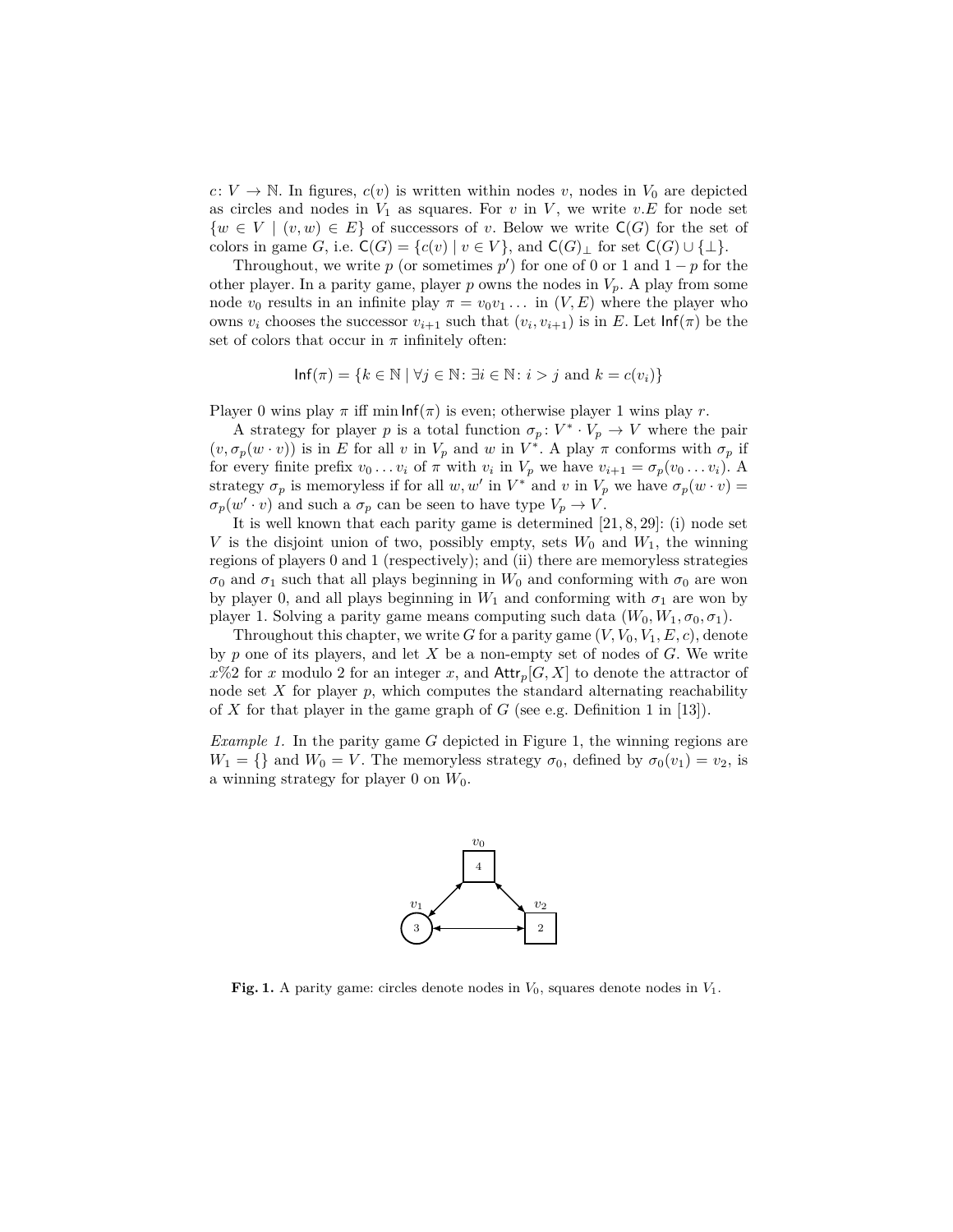#### **3 Alternating reachability under parity**

In this section, we generalize alternating reachability in parity game graphs, so that this reachability is aware of minimal colors encountered en route:

**Definition 1.** *Given parity game G, player p, and non-empty node set X, let*  $\pi = v_0 v_1 \ldots$  *be an infinite play in G.* 

- *1. Player p* wins play  $\pi$  *in the* reachability game for  $(X, p)$  under parity *iff there is some*  $j > 0$  *such that*  $v_j$  *is in*  $X$  *and*  $\min(\{c(v_i) \mid 0 \le i \le j\} \%)2 = p$ *. Dually, player*  $1 - p$  *wins play*  $\pi$  *in that reachability game iff she detracts from*  $(X, p)$  *under parity, that is to say iff for all*  $j > 0$  *we have that*  $v_j$  *in X implies that* min({ $c(v_i)$  |  $0 \le i \le j$ }%2 = 1 − *p.*
- 2. A strategy for player p' in this game is defined like a strategy for that player in *the parity game G. Also, the definition of when plays conform with strategies in this game is the same as for parity game G.*
- 3. Player  $p'$  wins a node *v* for reachability of  $(X, p)$  under parity *iff she has a strategy*  $\sigma_{p'}$  *such that all plays starting from v and conforming to*  $\sigma_{p'}$  *are* winning for player  $p'$  in the reachability game for  $(X, p)$  under parity.
- 4. We write  $\mathsf{W}_r^p(G,X)$  for the set of nodes that player p wins in this manner *(we won't need notation for the set of nodes won by player*  $1 - p$ *).*

This acceptance condition binds  $p$  to  $X$ : it is player  $p$  who wants to reach (*X, p*) under parity. Also, starting from *X* in a play does not yet mean that *X* has been reached. In particular, player 1−*p* wins all plays that don't visit *X* after the initial node. An immediate question is whether such games are determined and how complex it is to solve them. We answer these questions next.

**Lemma 1.** *For all parity games G, players p, and non-empty node sets X, the derived game in G of reaching* (*X, p*) *under parity is determined.*

*Proof.* For a color *i* in  $\mathsf{C}(G)$  and node set  $S \subseteq V$  let  $S_i = \{v \in S \mid c(v) = i\}$ and  $S_{\geq i} = \{v \in S \mid c(v) \geq i\}$ . Also, let  $C = \{c \in \mathsf{C}(G) \mid c\%2 = p\}$ . The set of winning plays for player  $p$  in the reachability game for  $(X, p)$  under parity is the union of  $(V_{\geq i}^* \cdot V_i \cdot V_{\geq i}^* \cdot X_{\geq i} \cdot V^\omega) \cup (V_{\geq i}^+ \cdot X_i \cdot V^\omega)$  over all *i* in *C*. Note that, for each such  $i$ , both expressions in this union capture the non-deterministic choice of reaching *X* in Definition 1. The difference in these expressions is merely that the minimal color *i* may be witnessed before that non-deterministic choice of reaching *X*. The set of winning plays for player *p* is thus a Borel definable set of paths. From the Borel determinacy of turn-based games [20] it therefore follows that the game is determined.  $\Box$ 

Next, we derive from parity game *G* and node set *X* a game graph that reduces reachability of  $(X, p)$  under parity to (the usual alternating) reachability in the derived game graph. This derived game has nodes of form  $(v, l)$  where *l* records the history of the minimal color encountered so far. In particular, we use  $l = \perp$  to model that a play is just beginning.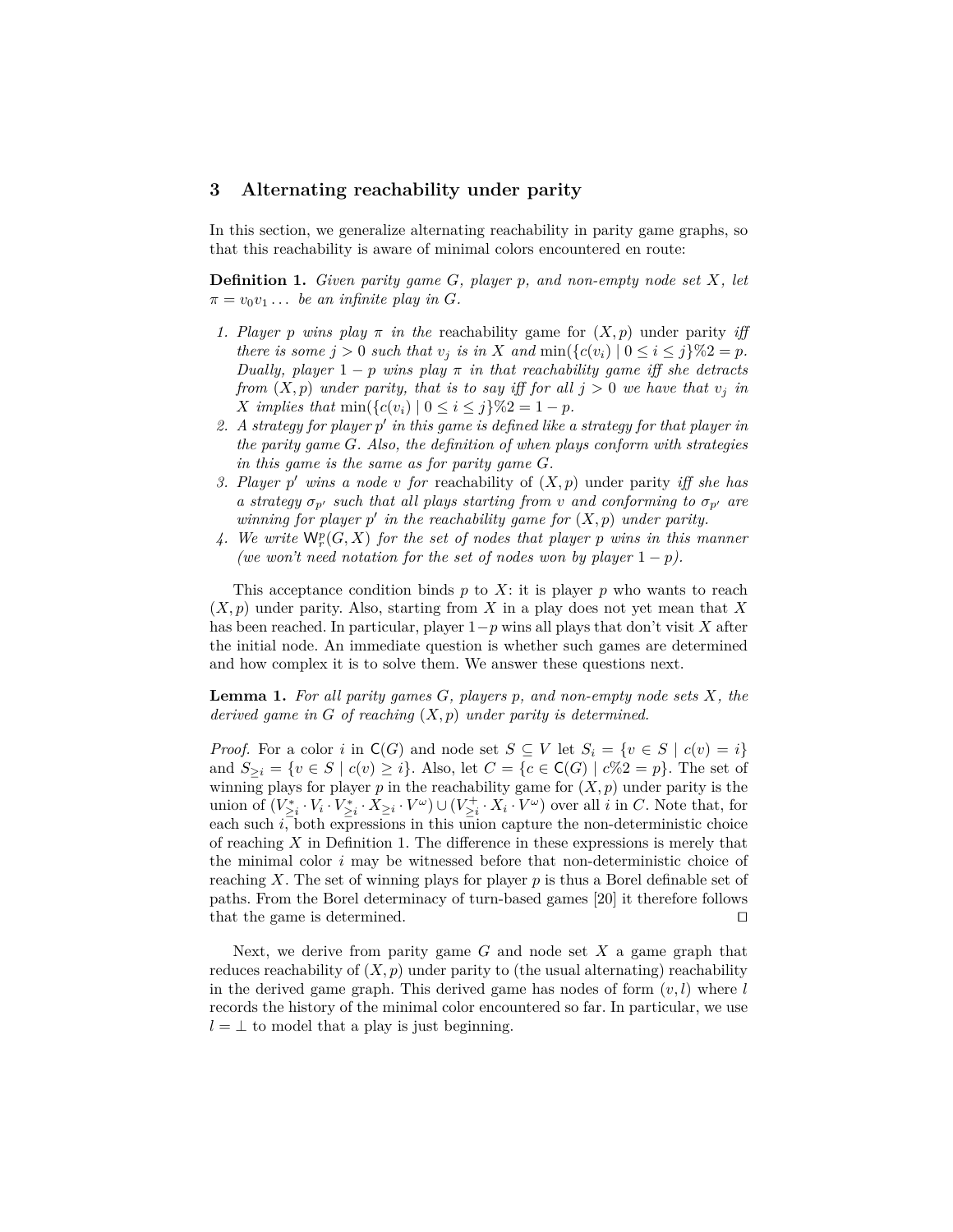**Definition 2.** For parity game  $G = (V, V_0, V_1, E, c)$ , player p, and non-empty *node set X*, game graph  $G_X^p = (V \times \mathsf{C}(G)_\perp, E')$  *is defined as follows: For c in* C(*G*)⊥*, player* 0 *owns all nodes* (*v, c*) *with v* ∈ *V*0*. Player* 1 *owns all nodes* (*v, c*) *with*  $v \in V_1$ *. And the edge relation*  $E' \subseteq (V \times \mathsf{C}(G)_\perp) \times (V \times \mathsf{C}(G)_\perp)$  *is defined as*

$$
E' = \{ ((v, \bot), (v', \min(c(v), c(v')))) \mid (v, v') \in E \} \cup \tag{1}
$$
  

$$
\{ ((v, c), (v', \min(c, c(v')))) \mid (v, v') \in E, c \in \mathsf{C}(G), (v \notin X \text{ or } c\%2 \neq p) \}
$$



Fig. 2. Game graph  $G_X^p$  for *G* from Figure 1 and *X* being  $\{v_0\}$ ; only nodes and edges reachable (in non-alternating sense) from  $X \times \{\perp\}$  in  $G_X^p$  are shown, as this is all needed for deciding which nodes in *X* are contained in  $\mathsf{W}_r^p(G,X)$ . The winning strategy for player 0 requires her to make different choices from the same nodes of *G* when they are combined with different colors: player 0 needs to move from  $(v_1, 3)$  to  $(v_2, 2)$  and from  $(v_1, 2)$  to  $(v_0, 2)$  in  $G_X^p$ 

Note that relation E' is even contained in  $(V \times C(G)_{\perp}) \times (V \times C(G))$  and contains dead ends (nodes that don't have outgoing edges in the game graph). The latter is not an issue since all dead ends in  $G_X^p$  are target nodes for the alternating reachability in  $G_X^p$ . Figures 2 and 3 show examples of this construction.

The intuition of game graph  $G_X^p$  is that player  $p$  can win node  $v$  in  $G$  for reaching  $(X, p)$  under parity iff player  $p$  can win the (alternating) reachability game in  $G_X^p$  for target set  $X \times \{c \in \mathsf{C}(G) \mid c\%2 = p\}$ . We state this formally:

**Theorem 1.** For *G* and  $G_X^p$  as above, let *Z* be  $X \times \{c \in \mathsf{C}(G), c\%2 = p\}$  and *W be*  $\{v \in V \mid (v, \perp) \in \text{Attr}_p(G_X^p, Z)\}$ *. Then W is the winning region of player p in G for reachability of* (*X, p*) *under parity.*

*Proof.* First, let  $W_p = W_r^p(G, X)$  be the winning region of player *p* in *G* for reachability of  $(X, p)$  under parity. Since this game has a Borel defined winning condition, there exists a strategy  $\tau: V^* \times V_p \to V$  such that all plays conforming with  $\tau$  and starting in  $W_p$  are won by player p for reachability of  $(X, p)$  under parity.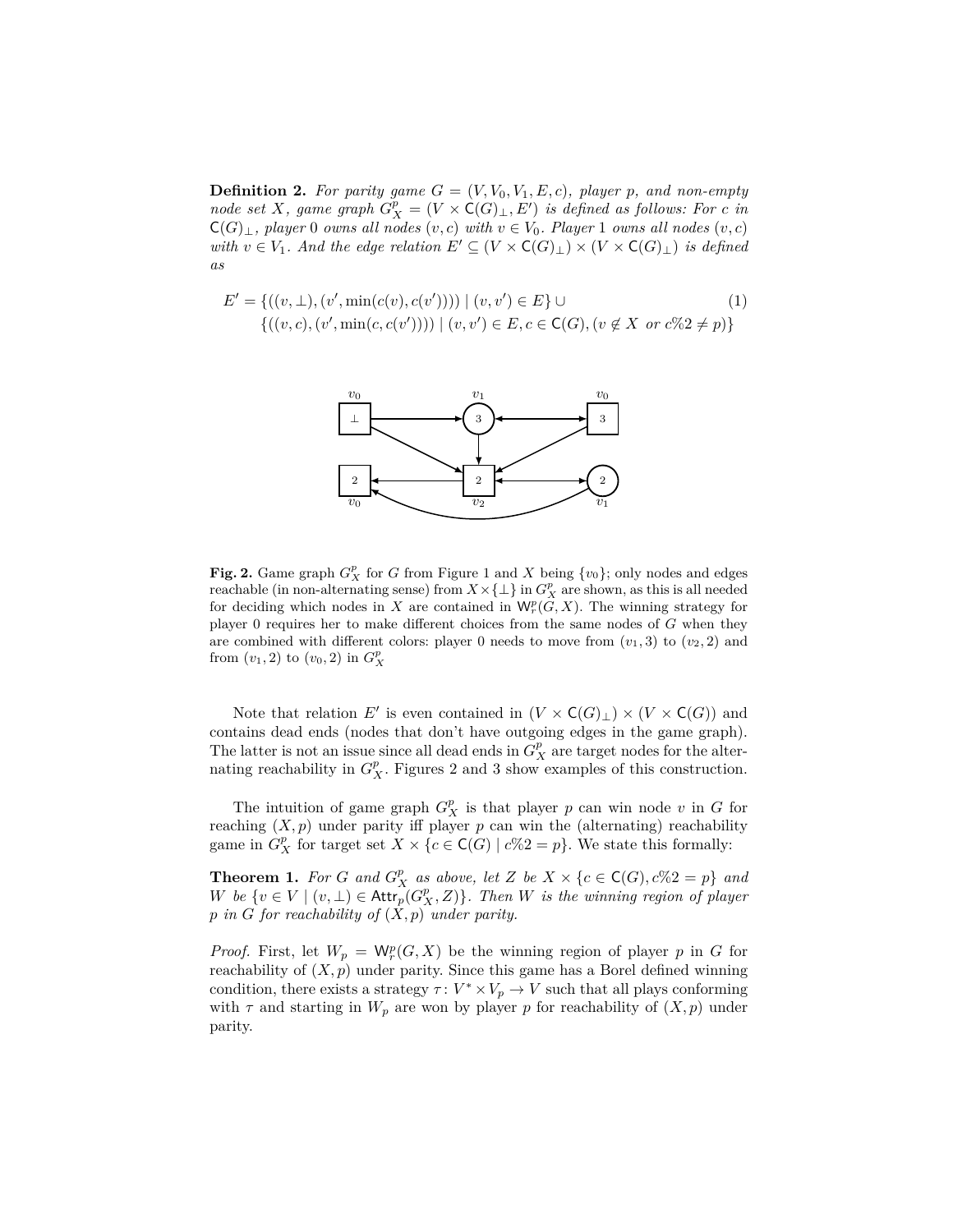

**Fig. 3.** Game graph  $G_X^p$  for *G* from Figure 1 and *X* being  $\{v_0, v_2\}$ . As in Fig. 2, only nodes and edges reachable (in non-alternating sense) from  $\overline{X} \times {\perp}$  in  $G_X^p$  are shown. The winning strategy for player 0 allows her to make choices that do not depend on the color annotating the states. She can move from  $(v_1, c)$  to  $(v_2, 2)$  regardless of the value of *c*.

We write  $\tau'$  for the same strategy but applied to  $G_X^p$  whilst ignoring the second component of nodes in  $G_X^p$ . (We note that  $E'$  updates the second component of nodes in  $G_X^p$  deterministically.) Consider a play  $\pi$  in  $G_X^p$  that starts in  $W_p \times {\{\perp\}}$  and conforms with  $\tau'$ . The projection of  $\pi$  onto the first components of its nodes is a play in *G* that starts in  $W_p$  and conforms with  $\tau$ . Therefore, that play is won by player *p* in *G*, and so it is also won by player *p* in  $G_X^p$ .

Second, it remains to show that  $\{v \mid (v, \perp) \in \text{Attr}_p(G_X^p, Z)\}$  is contained in *W*<sub>*p*</sub>. Let  $\delta'$  be a winning (attractor) strategy for player *p* in  $G_X^p$  for the attractor  $\text{Attr}_p(G_X^p, Z)$ . As an attractor strategy,  $\delta'$  is memoryless. That is, for every node  $(v, c) \in V_p \times C(G)_\perp$  we can write  $\delta'(v, c)$  and this is in  $V \times C(G)$ . For a sequence of nodes  $\pi = v_0, \ldots, v_n$ , let  $c(\pi)$  denote  $\min\{c(v_i) \mid 0 \le i \le n\}$ . Let  $\delta: V^* \cdot V_p \to V$ be the strategy obtained from  $\delta'$  by setting  $\delta(\pi \cdot v) = \delta'(v, c(\pi \cdot v))$ . Then  $\delta$  is a strategy in *G*. Every play that begins in  $W = \{v \mid (v, \perp) \in \text{Attr}_p(G_X^p, Z)\}$  and conforms with  $\delta$  in *G* can be extended to a play in  $G_X^p$  that begins in  $\text{Attr}_p(G_X^p, Z)$ and conforms with  $\delta'$  by adding the deterministic second components. Therefore, this play is winning for player *p* in  $G_X^p$ . It follows from the construction of  $E'$ that player *p* reaches *X* from  $W = \{v \mid (v, \perp) \in \text{Attr}_p(G_X^p, Z)\}$  such that the minimal color encountered on the way in  $G$  has parity  $p$ .

This theorem also gives us an upper bound on the complexity of solving games for reachability of  $(X, p)$  under parity, noting that alternating reachability is linear in the number of edges of the game graph, and that  $G_X^p$  has at most  $|E| \cdot |C(G)|$  many edges.

**Corollary 1.** For  $G$ *, p, and*  $X$  *as above, the reachability game in*  $G$  *for*  $(X, p)$ *under parity can be solved in time*  $O(|E| \cdot |C(G)|)$ *.* 

We later consider the issue of whether memoryless strategies suffice for winning in *G* for reachability of  $(X, p)$  under parity (they do not). However, from the proof of Theorem 1 it follows that the size of memory required is bounded by the number of colors in the game (plus 1).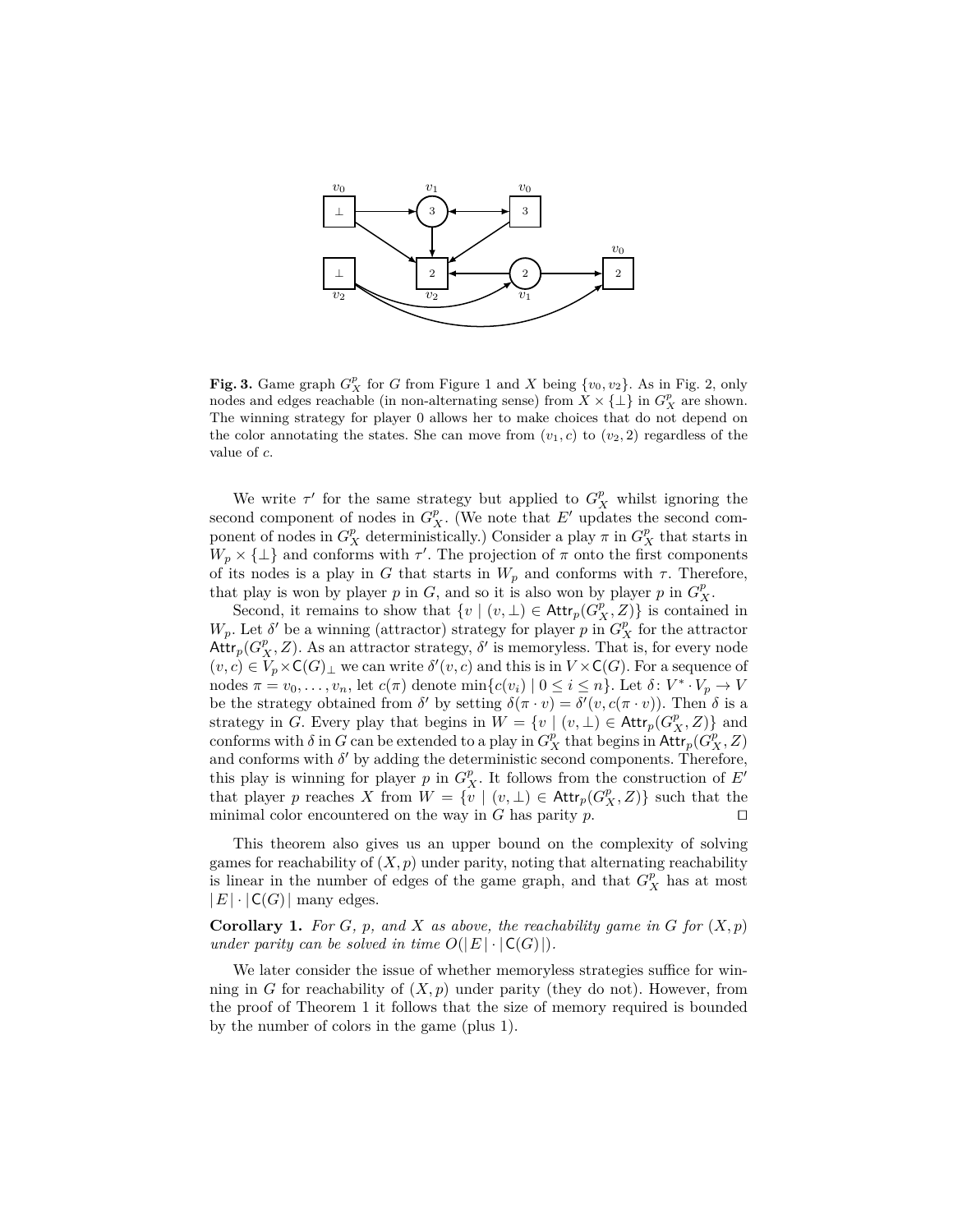#### **4 Monotone functions for a partial solver**

Let player  $p$  win node  $v$  for reaching  $(X, p)$  under parity in  $G$ . Then player  $p$  can make sure that *X* is reached from *v*, and that *X* can be reached from *v* such that the minimal color encountered so far has color parity *p*. If all nodes in *X* are won by player  $p$ , node set  $X$  is then won by player  $p$  in the parity game  $G$ :

**Lemma 2.** For all  $G$ *, X,* and  $p$  *such that*  $X$  *is contained in*  $W_r^p(G, X)$ *, player p wins all nodes from X in parity game G.*

*Proof.* For each *v* in *X*, player *p* has a strategy  $\sigma_v$  with finite memory such that all plays beginning at node *v* and conforming with  $\sigma_v$  will reach again some node in *X* such that the minimal color of that finite play has parity *p*. Because *X* is contained in  $\mathsf{W}^p_r(G,X)$ , player *p* can compose all these strategies to a strategy  $\sigma_p$  with finite memory as follows:

From  $v_0$  in *X*, she plays conform with  $\sigma_{v_0}$  until a finite play  $v_0 \ldots v_k$  is generated such that  $v_k$  is in *X* and  $\min\{c(v_j) | 0 \leq j \leq k\}$  has color parity *p*. We know that such a finite subplay will be generated by  $\sigma_{v_0}$  as it is a winning strategy for player *p* witnessing that *v* is in  $\mathsf{W}_r^p(G, X)$ . At node  $v_k$ , player *p* now continues to play conform with strategy  $\sigma_{v_k}$ . She can continue this composition pattern to generate an infinite play  $\pi = v_0 \cdots v_k \cdots$  that is partitioned into infinitely many finite sub-plays  $(\pi^i)_{i\geq 0}$  that begin and end in *X* (and may contain other nodes in  $X$ ) and that each have some minimal color  $c_i$  with parity  $p$ .

Since *G* has only finitely many nodes, this means that all colors that occur infinitely often in  $\pi$  are greater than or equal to some color that occurs as minimal color in infinitely many sub-plays  $\pi^i$  (and so has parity *p* and also occurs infinitely often in *π*). Therefore, player *p* wins *π* in the parity game *G* and so the described strategy is also winning for player *p* on node set *X* in parity game  $G$ .

We now put this lemma to use by characterizing such winning node sets as fixed points of a monotone function. For that, let  $V^p$  be the (possibly empty) set of nodes of *G* that have color parity *p*, that is  $V^p$  equals  $\{v \in V \mid c(v)\%2 = p\}.$ Let us consider the function  $F_G^p$ , defined by

$$
F_G^p: \mathbb{P}(V^p) \to \mathbb{P}(V^p), \qquad F_G^p(X) = X \cap \mathsf{W}_r^p(G, X) \tag{2}
$$

Lemma 2 then says, in particular, that all non-empty fixed points of  $F_G^p$  are node sets won by player  $p$  in parity game  $G$ . That function is monotone:

**Lemma 3.** For all  $G$  and  $p$ , function  $F_G^p$  defined in (2) is monotone.

*Proof.* Let X and Y be subsets of  $V^p$  such that X is contained in Y. We need to show that  $F_G^p(X)$  is contained in  $F_G^p(Y)$  as well. By definition of  $F_G^p$ , monotonicity follows if *X* or *Y* is empty. So let *X* and *Y* be non-empty. Since  $X \subseteq Y$  and since intersection is monotone, it suffices to show that  $\mathsf{W}^p_r(G,X)$  is contained in  $\mathsf{W}^p_r(G, Y)$ . So let *v* be in  $\mathsf{W}^p_r(G, X)$ . Then player *p* has a winning strategy that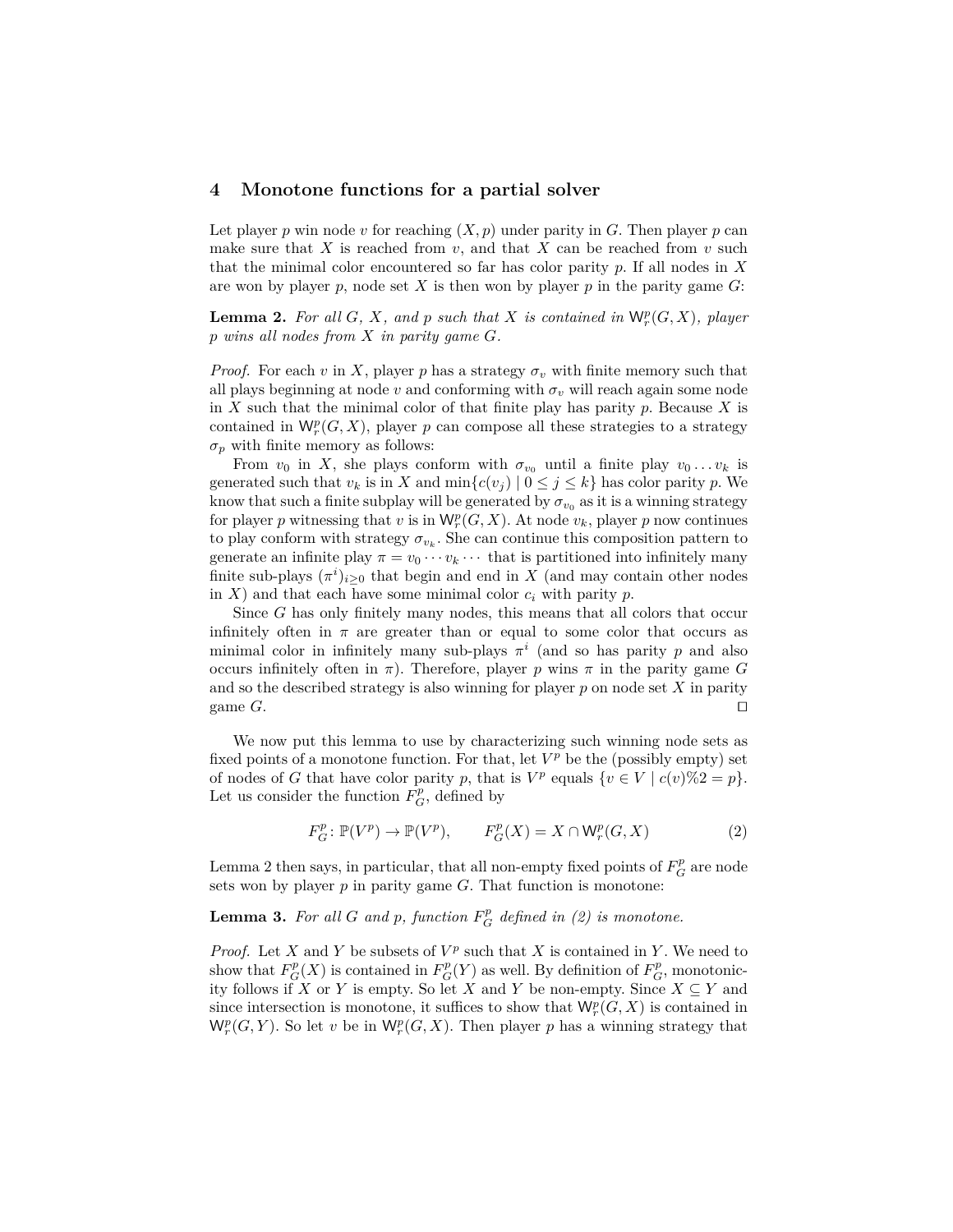ensures that all plays from node *v* reach *X* such that the minimal color encountered thus far has parity *p*. Since *X* is contained in *Y* , this means that all such plays will also reach *Y* with minimal color encountered en route. Therefore, the winning strategy for  $v \in W_r^p(G, X)$  is also a winning strategy for  $v \in W_r^p(G, Y)$ , and so *v* is in  $\mathsf{W}_r^p(G, Y)$  as claimed.

Neither the monotonicity of  $F_G^p$  nor the result of Lemma 2 depend on the fact that all nodes in  $X$  have color parity  $p$ , nor that anything is known about colors in *X*; for Lemma 2, it only matters that all nodes in *X* are also in  $W_r^p(G, X)$ . It is of interest to note that function  $F_G^p$  would not be monotone if we were to change the acceptance condition for reaching  $(X, p)$  under parity to mean that player  $p$ has to get minimal color parity *p* at the *first* time she reaches *X* after the first node in the play. Formally, player *p* would win a play  $\pi$  iff there were some  $j > 0$ with  $\pi_j$  in *X* such that  $\min\{c(\pi_i) \mid 0 \leq i \leq j\}$ %2 equals *p* and there were no *k* with  $0 < k < j$  such that  $\pi_k$  would be in *X*. The resulting non-monotonicity of this modified acceptance condition is illustrated in Figure 4.



**Fig. 4.** Function  $F_G^0$  is no longer always monotone when  $\mathsf{W}_r^p(G,X)$  has acceptance condition that looks at the minimal color of the prefix for the *first* reached element of *X* instead of a non-deterministally chosen first or future element of *X*. For *G* above and  $X = \{v_3, v_5\}$  and  $Y = V^0$ , we would then have  $X \subseteq Y$  but  $F_G^0(X) = \{v_3, v_5\}$ would not be contained in  $F_G^0(Y) = \{v_0, v_1\}$  under that modified acceptance condition

Monotonicity of  $F_G^p$  means that either all its fixed points are empty or its greatest fixed point is non-empty. This suggests an algorithm that recursively computes such greatest fixed points for each player  $p$ , and removes non-empty ones as being recognized winning regions for player *p* from parity game *G* until either *G* is solved completely or both  $F_G^0$  and  $F_G^1$  have only empty fixed points. The pseudo-code for this algorithm psolC is shown in Figure 5.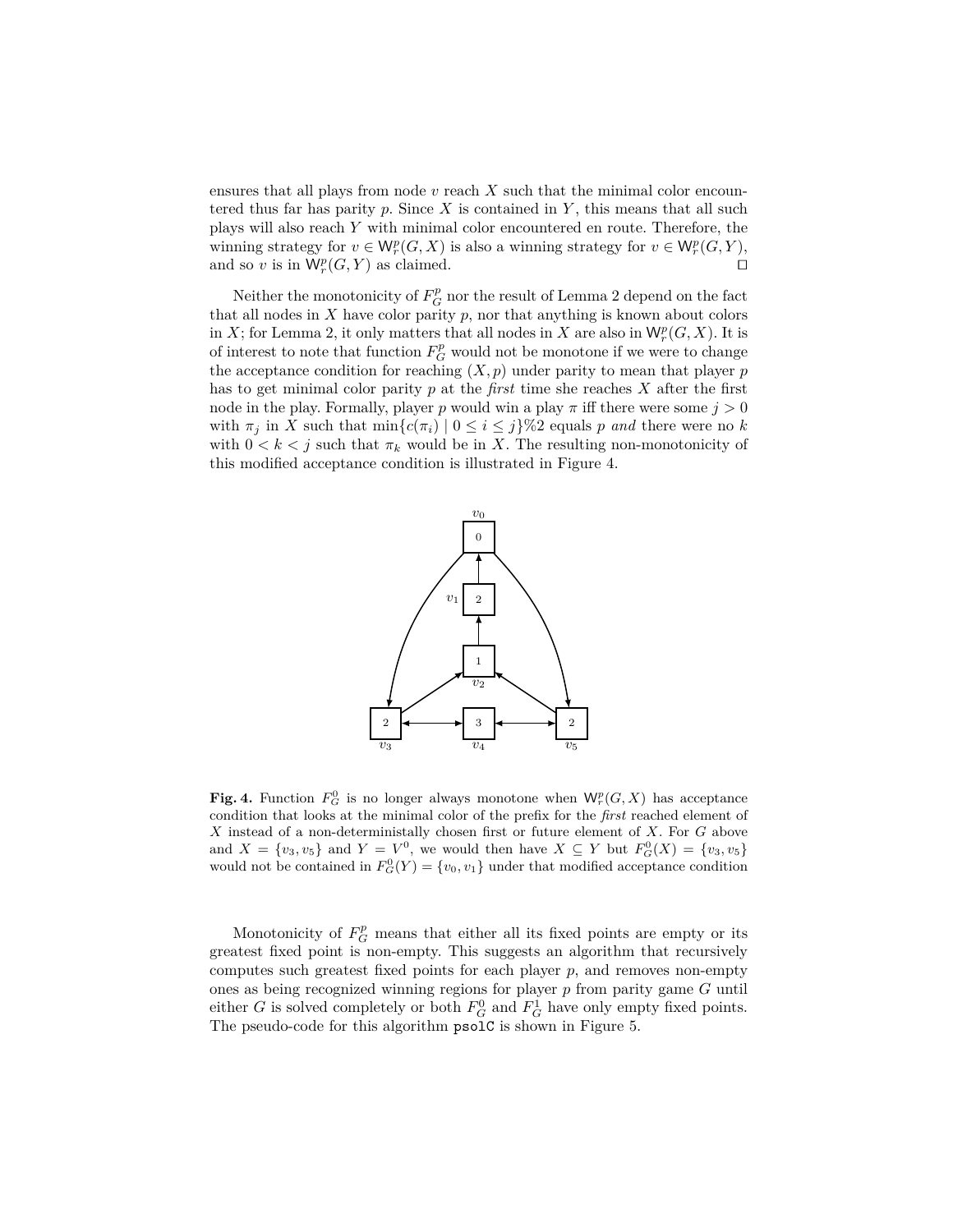```
\text{psolC}(G = (V, V_0, V_1, E, c)) {
    W = \text{tryPlayer}(G, 0);if (W \neq \emptyset) {
      return psolC(G \setminus W);
     } else {
         W = \text{tryPlayer}(G, 1);if (W \neq \emptyset) {
             return psolC(G \setminus W);
         } else {
                return G;
         }
    }
}
tryPlayer(G, p) {
     X = fixedpoint(G, \{ v \in W | c(v) \% 2 = p \}, p);if (X \neq \{\}) { return Attr<sub>p</sub>[G,X]; }
    else { return \emptyset; }
}
fixedpoint(G, X, p) {
         W = V;\mathbf{f} = \mathbf{f} \times \mathbf{f} \times \mathbf{f} \times \mathbf{f} \times \mathbf{f} \times \mathbf{f} \times \mathbf{f} \times \mathbf{f} \times \mathbf{f} \times \mathbf{f} \times \mathbf{f} \times \mathbf{f} \times \mathbf{f} \times \mathbf{f} \times \mathbf{f} \times \mathbf{f} \times \mathbf{f} \times \mathbf{f} \times \mathbf{f} \times \mathbf{f} \times \mathbf{f} \times \mathbf{f} \times \mathbf{f} \times \mathbf{f} \times \mathbf{f} \times \mathbf{f} \times \mathbf{freturn X;
}
```
**Fig. 5.** Partial solver psolC: in game  $G_X^p$ , only  $X \cap W_r^p(G, X)$  needs to be computed. So this is implemented by only constructing nodes and edges in  $G_X^p$  that are reachable from  $X \times {\{\perp\}}$  in the non-alternating sense

When a greatest fixed point is discovered for player  $p$ , the partial solver removes the *p* attractor of that fixed point in parity game *G* from *G*, not just the fixed point. This is sound since winning node sets for players in parity games are closed under attractors for those players. The pseudo-code does not show the accumulation of the removed node sets into winning regions, as these are routine administrative matters that only detract from the essence of this partial solver.

We show soundness and upper bounds on the complexity of psolC:

**Theorem 2.** Let  $G$  be a parity game as above. Then  $\text{psolC}(G)$  runs in time  $O(|E| \cdot |\mathsf{C}(G)| \cdot |V|^2)$ *, space*  $O(|E| \cdot (1 + |\mathsf{C}(G)|))$ *, and all node sets*  $\mathsf{Attr}_p[G, X]$ *it removes from (residual instances of) G are won by player p in the parity game G.*

*Proof.* Since  $\mathsf{W}_r^p(G,X)$  can be computed in  $O(|E| \cdot |\mathsf{C}(G)|)$ , each fixed-point computation in  $\text{psolC}(G)$  runs in  $O(|E| \cdot |C(G)| \cdot |V|)$  as it can have at most |*V*| iterations. But there can also be at most  $2 \cdot |V|$  many such fixed-point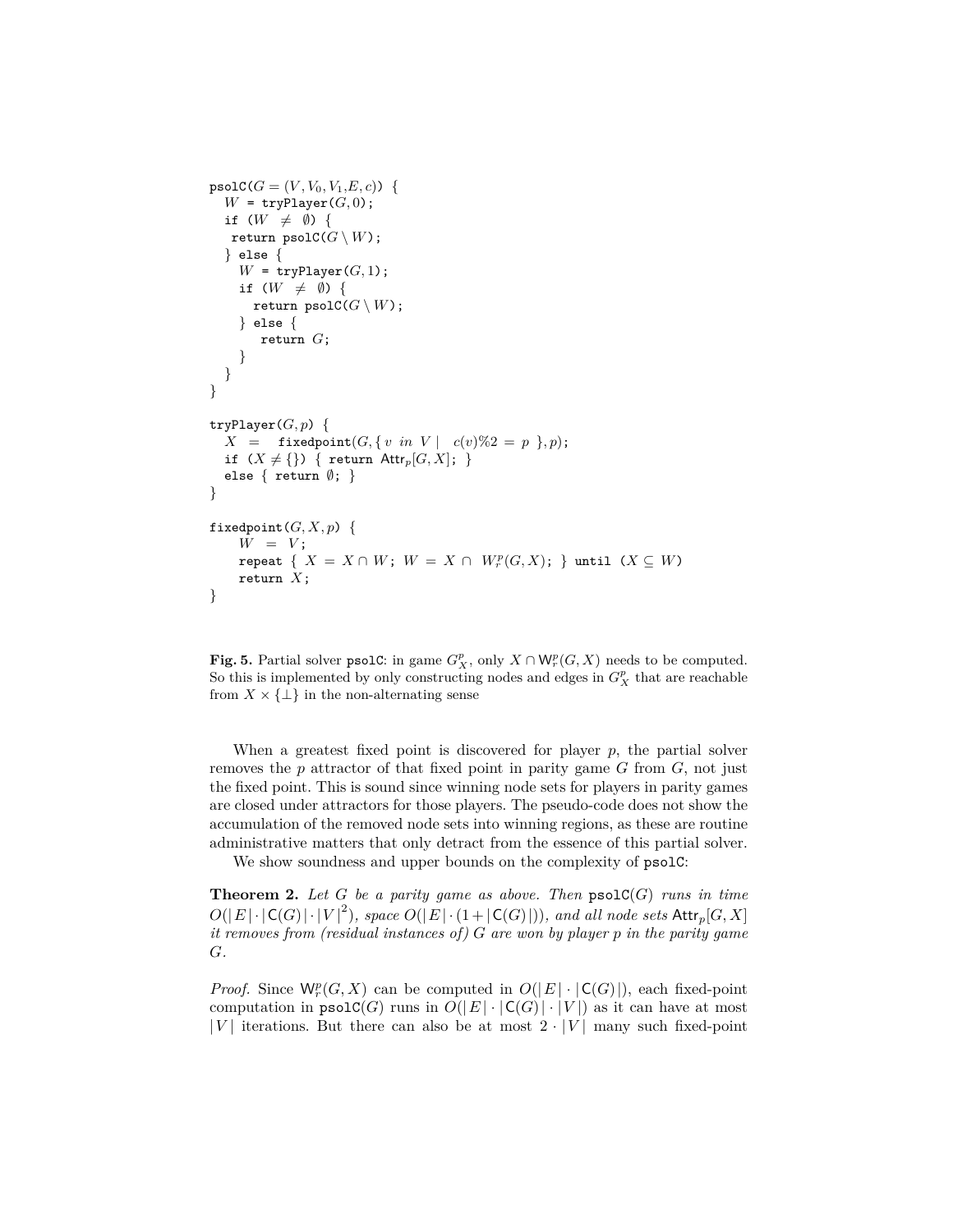computations in total as each subsequent such computation requires that at least one node has been removed from *G* beforehand.

The upper bound on the space complexity follows since the size of  $G_X^p$  is the dominating factor for space requirements of psolC – larger than the size of *G*, since there are at most  $|E| \cdot (1 + |C(G)|)$  many edges in  $G_X^p$ , and since there is no need to keep copies of  $G_X^p$  once  $X \cap W_r^p(G, X)$  has been computed in psolC.

The remaining soundness claim for partial solver psolC directly follows from Lemma 2 and from the aforementioned fact that winning regions of players in parity games are closed under attractors of those players. The latter also ensures that winning regions of recursive instances of  $G$  are winning regions of  $G$ .  $\Box$ 

It turns out that reachability of  $(X, p)$  under parity cannot be solved with memoryless strategies in general, in contrast to the solving of parity games:

#### **Theorem 3.** *Solving alternating reachability under parity requires finite memory in general.*

*Proof.* It suffices to give an example where this is the case. Recall the simple parity game *G* from Figure 1. Let *p* be 0 and *X* be  $\{v_0\}$ . Then  $\mathsf{W}_r^0(G,X)$  equals *V* and so player 0 wins all nodes for reachability of  $(X, 0)$  under parity. But she cannot realize this with a *memoryless* strategy  $\sigma_0$ , for either  $\sigma_0(v_1)$  would equal  $v_2$  (and then player 1 can detract from *X* by moving from  $v_2$  back to  $v_1$ ) or  $\sigma_0(v_1)$  would have to equal  $v_0$  (in which case player 1 can move from  $v_0$  to  $v_1$ to generate an infinite play in which all prefixes that reach *X* have odd color 3). Let the strategy  $\sigma'_0$ :  $V^* \cdot \{v_1\} \to V$  be defined, for all *w* in  $V^*$ , by  $\sigma'_0(w \cdot v_1) = v_0$ if  $v_2$  is in *w*; and  $\sigma'_0(w \cdot v_1) = v_2$  otherwise. Strategy  $\sigma'_0$  has finite memory and is winning on all nodes for reachability of  $(X, 0)$  under parity:  $\sigma'_{0}$  ensures that  $v_0$  is reached, and that  $v_0$  is reached only after  $v_2$  has been reached. This means that the minimal color encountered until *X* is reached equals 2, a win for player  $0.$ 

The implication of Theorem 3 is that even though psolC identifies winning regions in the parity game the strategies that it allows us to construct, in general, require memory. At the same time, we know that there exist memoryless strategies for both players from their respective winning regions in the parity game.

Although finite memory is required in general, we note that  $Y = V^0$  is the greatest fixed point of  $F_0^G$  for *G* from Figure 1, and that the memoryless strategy  $\sigma_0$  above *is* winning for  $\mathsf{W}_r^0(G, Y) = V$ . This raises the question of whether nonempty greatest fixed points of  $F_G^p$  ever require corresponding winning strategies *with* finite memory or whether they always can be memoryless. This is also apparent in the derived games  $G_X^0$  and  $X_Y^0$  depicted in Figures 2 and 3, respectively. We formulate this problem as a research question:

*Question 1.* Is there a parity game *G* and player *p* where the greatest fixed point *X* of  $F_G^p$  is non-empty and player *p* does not have memoryless strategies for witnessing that *X* is contained in  $\mathsf{W}_r^p(G,X)$ ?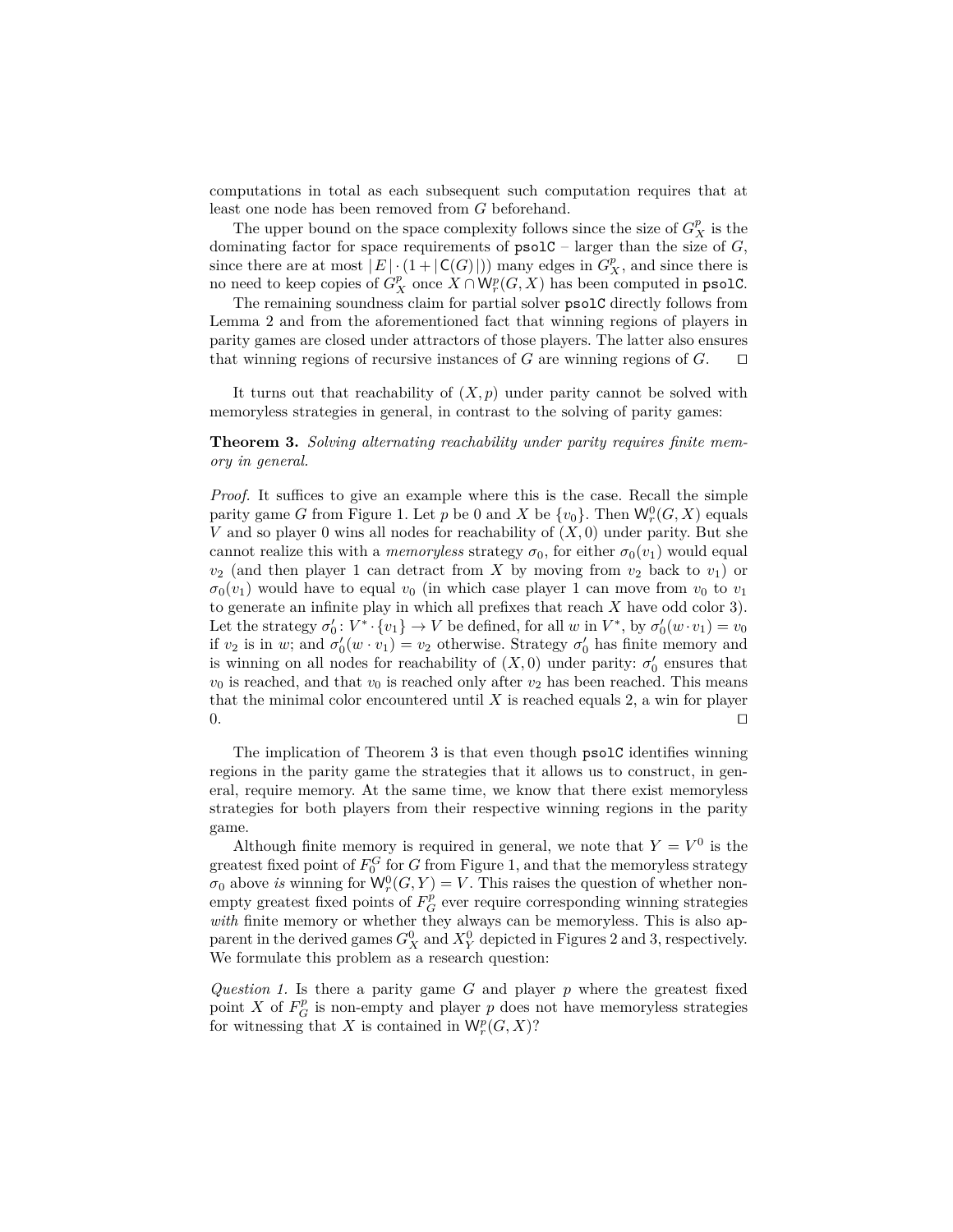If no finite memory is needed for greatest fixed points of  $F_G^p$ , then psolC might be able to compute memoryless winning strategies for parity game *G*. Let us next give an example of how psolC may solve games completely:

*Example 2.* Let us consider the execution of  $\text{psolC}(G)$  for parity game *G* in Figure 4 (for the acceptance condition as in Definition 1). Initially,  $p = 0$  and  $X = \{v_0, v_1, v_3, v_5\} = G^0$ . Then psolC detects in fixedPoint that *X* is the greatest fixed point of  $F_G^0$  and removes its 0 attractor in  $G$  (which is all of  $V$ ) from *G*. Thus psolC completely solves *G* and recognizes that all nodes are won by player 0. Note that *X* is a fixed point of  $F_G^0$  since  $\mathsf{W}_r^0(G,X)$  equals *V*: (i) player 0 wins node  $v_0$  as player 1 can only move to  $v_3$  or  $v_5$  from there and so reach X with minimal color 0; (ii) player 0 wins node  $v_1$  since player 1 can only move to  $v_0$  from there and so reach X with minimal color 0; (iii) player 0 wins node  $v_2$  since player 1 can only generate the prefix  $v_2v_1v_0$  from there and so get minimal color 0 for this *second* reach of  $X$ ; (iv) player 0 wins  $v_3$  since player 1 can either move from there to  $v_2$  and so generate a prefix  $v_3v_2v_1v_0$  with minimal color 0 for his *second* reach of *X* or player 1 can move to *v*<sup>4</sup> from where she can only move to  $X$  with minimal color 2 for the first reach of  $X$ ; (v) player 0 wins  $v_5$  for symmetric reasons; and (vi) player 0 wins  $v_4$  because player 1 can only reach *X* from here with minimal color 2 on the first reach of *X*.

Solver psolC is partial in that it may not solve even a single node in a parity game. We illustrate this with an example:

*Example 3.* Figure 6 shows a parity game *G* for which psolC solves no nodes at all. For  $p = 0$ , set X is initially  $V \setminus \{v_1\}$ . (i) Node  $v_0$  is lost by player 0 since player 1 can move from there into the cycle  $(v_2v_6)^\omega$  with minimal color 1. Player 0 wins all other nodes in *X*. Therefore, the next value of *X* equals  $\{v_2, v_3, v_4, v_5, v_6\}$ . (ii) Now, nodes  $v_4$  and  $v_5$  are lost by player 0, as player 1 can move from them to node  $v_0$  (which is no longer in X) and then play as for the initial  $X$  to get minimal color 1. Player 0 wins all other nodes in  $X$ . Therefore, the next value of X equals  $\{v_2, v_3, v_6\}$ . (iii) Next, node  $v_3$  is lost by player 0, as player 1 can move from there directly to node  $v_4$  (which is no longer in  $X$ ) and then enter the cycle  $(v_0v_5)^\omega$  and so avoid X altogether. Player 0 wins nodes  $v_2$ and  $v_6$  though. Therefore, the next value of *X* equals  $\{v_2, v_6\}$ . (iv) Now, player 0 loses  $v_2$  as player 1 can avoid reaching that node again from  $v_2$ . Player 0 still wins node  $v_6$ . Thus, the next value of *X* equals  $\{v_6\}$ . (v) Finally, player 1 can avoid reaching *X* again from node  $v_6$  and so wins  $v_6$ , making *X* empty.

Clearly,  $F_G^1$  computes an empty fixed point as all nodes in parity game  $G$  are won by player 0. The inability of psolC to solve even a single node in *G* seems to stem from the fact that the acceptance condition for  $\mathsf{W}^0_r(G,X)$  captures a *weak* parity acceptance condition [1] and not a parity acceptance condition.

We could extend the types of  $F_G^p$  to be  $\mathbb{P}(V) \to \mathbb{P}(V)$ . The proofs for monotonicity and for fixed points being won by player *p* in the parity game *G* would still carry through then. It may be of interest to compare a variant of psolC based on greatest fixed points for this extended type of  $F_G^p$  to psolC: that variant may run slower in practice but may solve more nodes in *G*. However, it will still be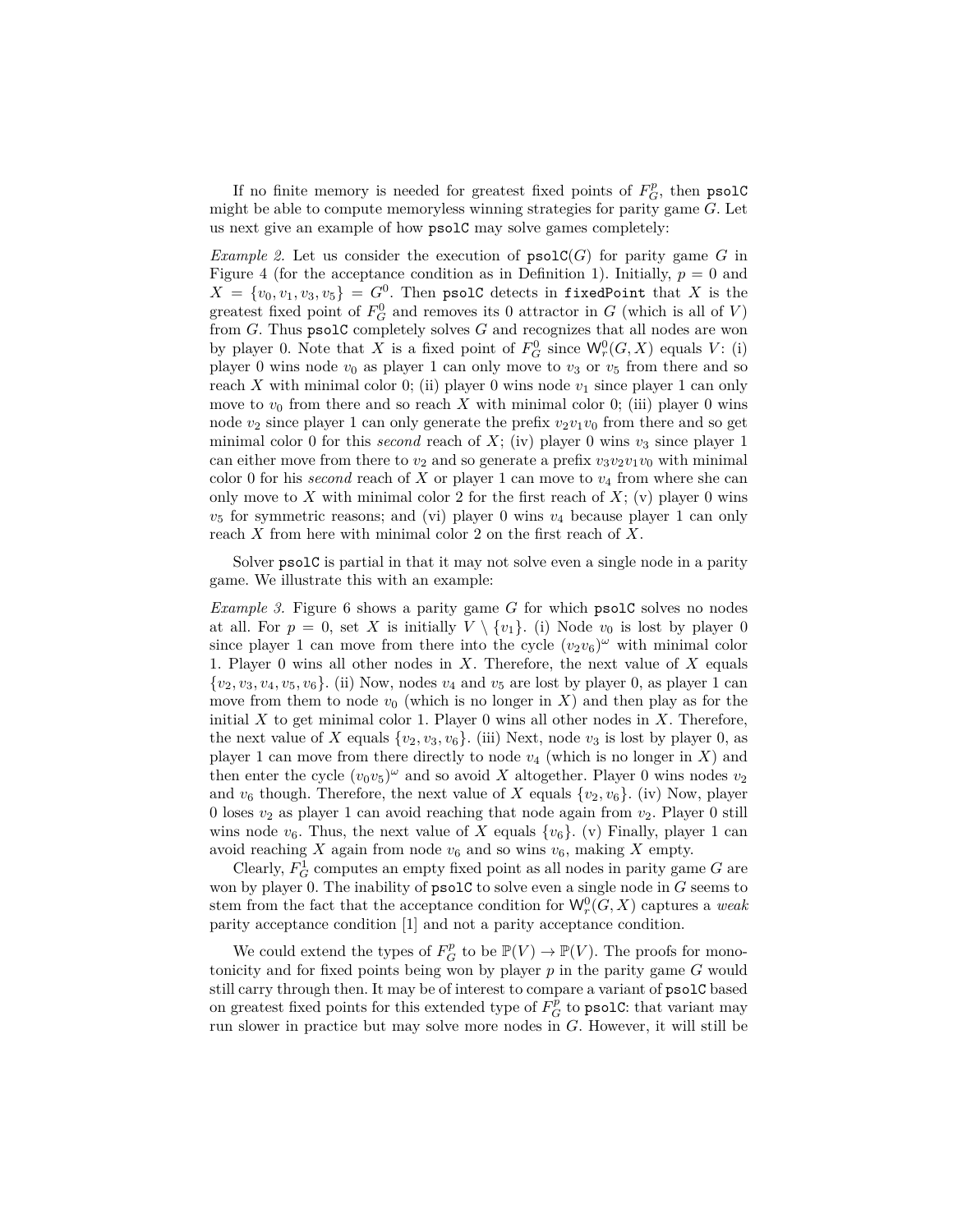

**Fig. 6.** Parity game *G*, owned by player 1, won by player 0, and where psolC cannot solve even a single node

a partial solver as can be seen from Example 3: for the version of psolC based on this extended type, both  $v_0$  and  $v_1$  would be removed from initial  $X = V$  in the first iteration and so this still would compute empty fixed points only.

#### **5 Fatal attractors**

Our work in [13] defined and studied *monotone* attractors and built partial solvers out of them. Let *X* be a non-empty node set of *G* where all nodes in *X* have color *c*, and set *p* to be  $c\%2$ . Monotone attractors  $MA(X)$  were defined in [13]. For *X* as above, and subsets *A* of *V* this definition is as follows:

$$
mprep(A, X, c) = \{v \in V_p \mid c(v) \ge c \land v.E \cap (A \cup X) \neq \emptyset\} \cup
$$

$$
\{v \in V_{1-p} \mid c(v) \ge c \land v.E \subseteq A \cup X\}
$$

$$
MA(X) = \mu Z.mprep(Z, X, c)
$$
(3)

where  $\mu Z.f(Z)$  denotes the least fixed point of a monotone function  $f : \mathbb{P}(V) \to$  $\mathbb{P}(V)$ . It follows that  $\mathsf{MA}(X)$  is the set of nodes in *G* from which player *p* can attract to *X* whilst avoiding nodes of color less than *c*. In [13], we called such an *X fatal* if all of *X* is in that attractor (i.e. when  $X \subseteq MA(X)$ ). In Theorem 2 in [13], we showed that all such fatal attractors are won by player *p*.

To relate this to our work in this chapter, an infinite play *π* would be won in this monotone attractor game by player *p* iff there is some  $j > 0$  with  $\pi_j$  in X and  $c(\pi_i) \geq c$  for all *i* with  $0 \leq i \leq j$ ; so X can be reached on  $\pi$  with minimal color  $c$  at  $\pi_j$ . This implies that all such fatal attractors  $X$  with node color  $c$  are fixed points of  $F_G^p$  and are therefore contained in the greatest fixed point of  $F_G^p$ . We can use this to prove that  $psolC$  is more effective than the partial solver psolB defined in [13]:

**Theorem 4.** *Let* psolB *be the partial solver defined in Figure 7 and let G be a parity game. The call* psolC(*G*) *decides the winner of all nodes for which call* psolB(*G*) *decides a winner.*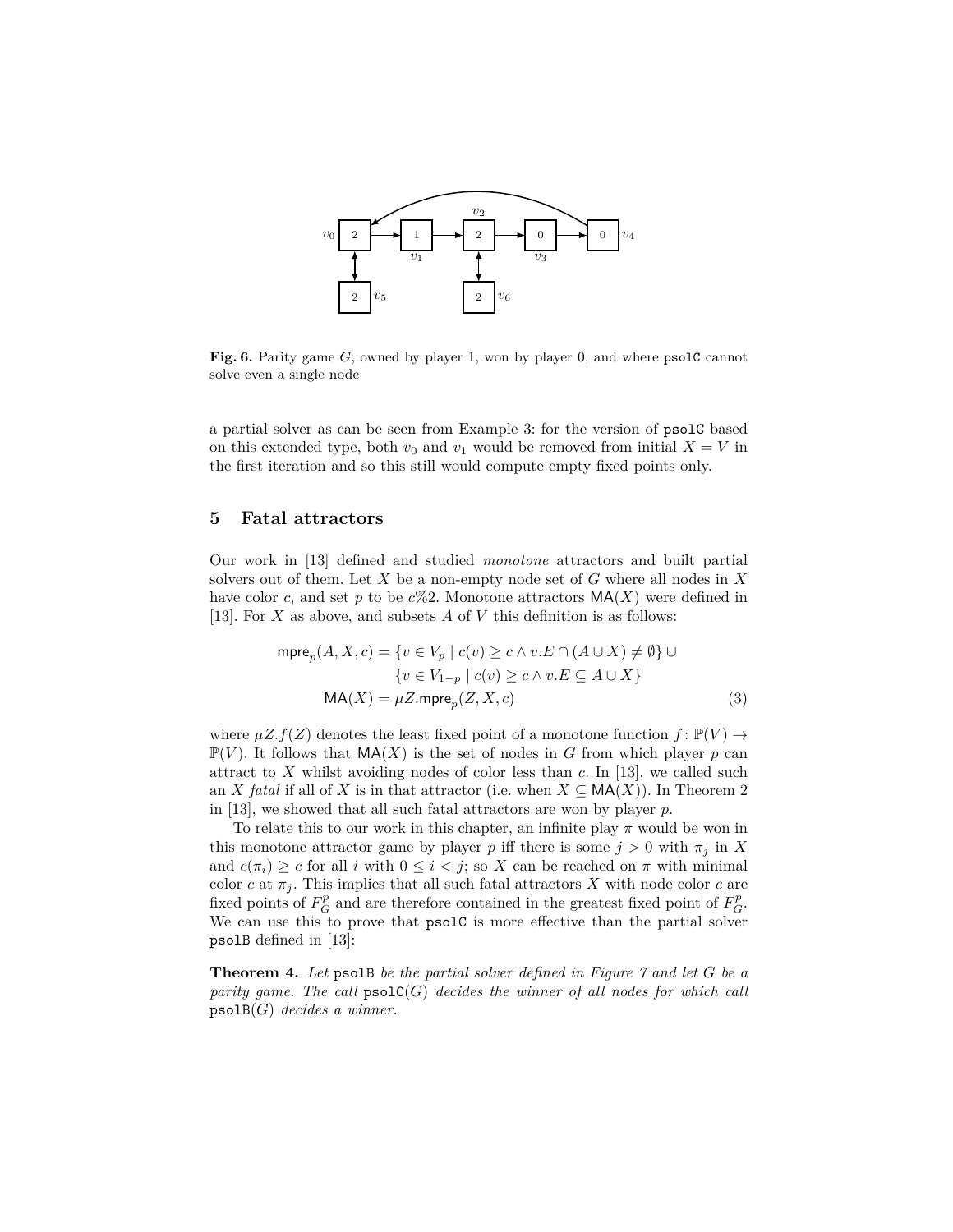```
\text{pso1B}(G = (V, V_0, V_1, E, c)) {
  for (colors d in descending ordering) {
    X = \{ v \in V \mid c(v) = d \};
    cache = \{\};
    while (X \neq \{\} && X \neq \emptyset cache) {
       \text{cache} = X;if (X ⊆ MA(X)) { return psolB(G \ Attrd%2[G, MA(X)])
       } else { X = X ∩ MA(X); }
    }
  }
  return G
}
```
Fig. 7. Partial solver psolB from [13] (figure is a reproduction of Fig. 3 in [13])

*Proof.* For all players *p*, the acceptance condition for monotone attractors as discussed above implies that all fatal attractors for that player in *G* (node sets *X* of some color *c* with parity *p* such that  $X \subseteq MA(X)$  are contained in the greatest fixed point *Z* of  $F_G^p$ . By Theorem 5 in [13], the order of fatal attractor detection does not affect the output of partial solver psolB. Therefore, we can assume that all fatal attractors *X* for player *p* are contained in the greatest fixed point *Z* of  $F_G^p$ . But by monotonicity, their *p*-attractors  $\text{Attr}_p[G, X]$  are then also contained in the *p*-attractor  $\text{Attr}_p[G, Z]$  of *Z*. Thus, it follows that all nodes that are decided by  $\text{psolB}(G)$  are also decided by  $\text{psolC}(G)$ .

In [13], we also studied a more precise but more complex partial solver psolQ. Although the design of psolQ has superficial similarities to that of psolC, the latter is more precise: at noted in [13], psolQ does not solve even a single node for the parity game in Figure 8. But psolC solves this game completely.



**Fig. 8.** A 1-player parity game that **psolC** solves completely (as  $\{v_0, v_4, v_7\}$  is greatest fixed point of  $F_G^0$ ) but for which psolQ in [13] solves no nodes (figure is Fig. 5 in [13])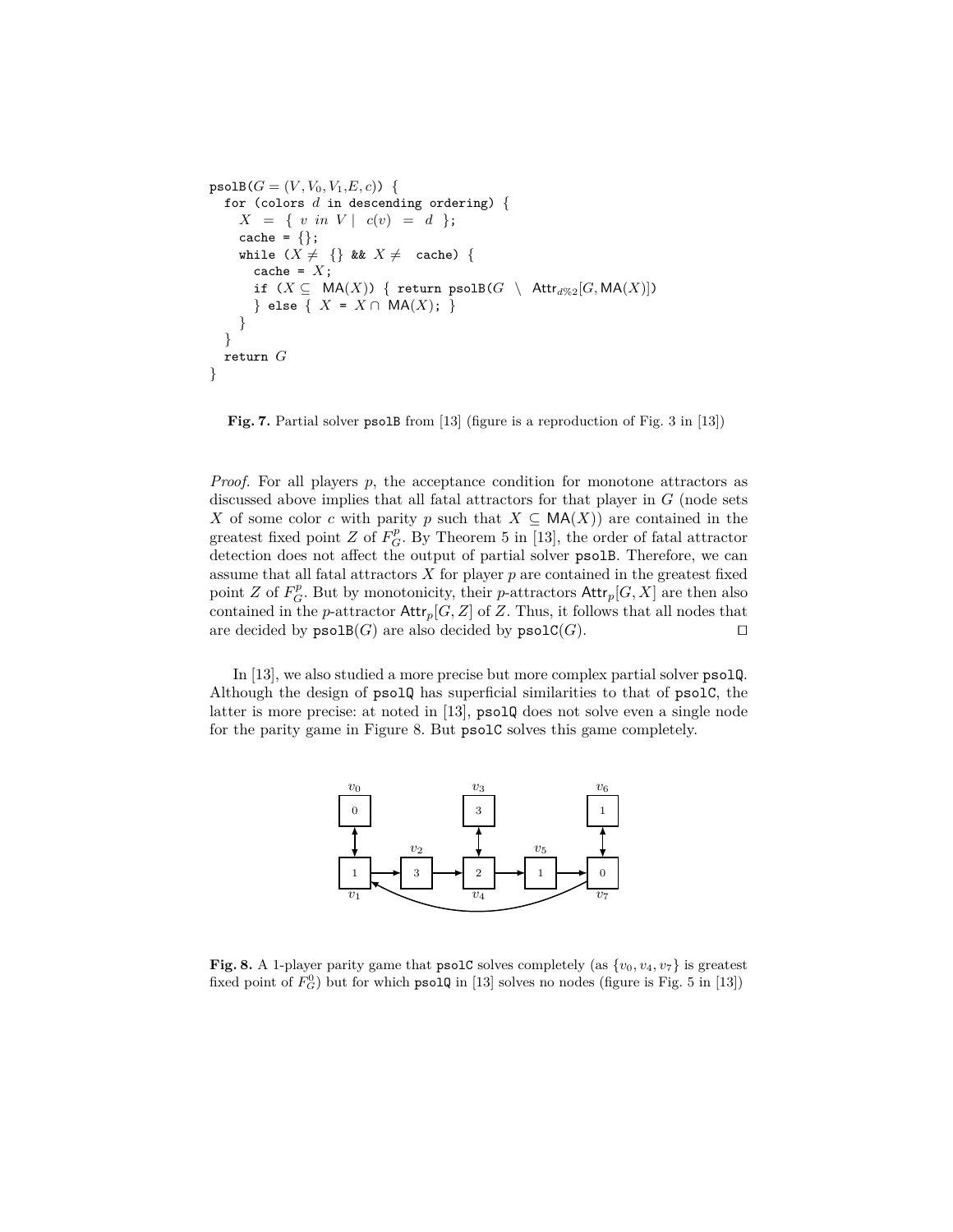#### **6 Experimental results**

By Theorem 4, we know that psolC will solve completely all games that psolB solves completely. From [13], we know that **psolB** completely solves many structured benchmarks. Therefore, there is little value in running psolC over these structured benchmarks again. This is why we focused our experimental effort here an random parity games.

We now report our experiments we did on randomly generated games. The aims of these experiments are

- 1. to experimentally confirm that psolC solves all nodes that psolB solves, as proved in Theorem 4
- 2. to compare running times of psolC and psolB over a large set of random games
- 3. to determine game configurations for which psolC does not really solve more than psolB does.

All our experiments were conducted on a test server that has two Intel<sup>®</sup> E5 CPUs, with 6-core each running at 2.5GHz and 48G of RAM. Experiments were grouped into game configurations, where we generated 100*,*000 games for each such configuration and ran psolB and psolC against these games. We also used Zielonka's solver [29] for regression tests to ensure that psolB and psolC correctly under-approximate winning regions, all of these tests passed.

The game configurations used are shown in the "Game Mode" column of Figure 9. Each such mode is denoted by *xx*-*yy*-*aa*-*bb*. The *xx* is the number of nodes in a game, and the owners (player 0 or 1) of the nodes are chosen independently at random. The color of each node is also uniformly chosen from set  $\{0, 1, \ldots, yy\}$ , and has between *aa* and *bb* out-going edges to randomly selected successors in the game.

We now summarize key facts that we can observe from the experimental results shown in Figure 9:

- **–** psolB has never solved more nodes than psolC, experimentally confirming Theorem 4 (column  $#10$ ).
- **–** For games with low edge density (i.e., when *aa*-*bb* equals 1-5), psolC solves more than **psolB** for around 10% of games  $(\#9)$ .
- **–** For games with higher edge density (i.e., when *aa*-*bb* is different from 1-5), psolC doesn't appear to have an effect over psolB  $(\#9)$ .
- **–** psolC takes significantly more time to execute than psolB for high edge density games (#2).
- **–** Our experimental results suggest that the psolC lapse time increases as the color cap increases, whereas we don't observe a similar increase for psolB  $(\#2 \text{ and } \#3).$

We note that these experiments took quite some time to complete. For example, the total running time of psolC for these 800*,*000 random games was more than 28 days (if converted to calendar time). The experimental data we collected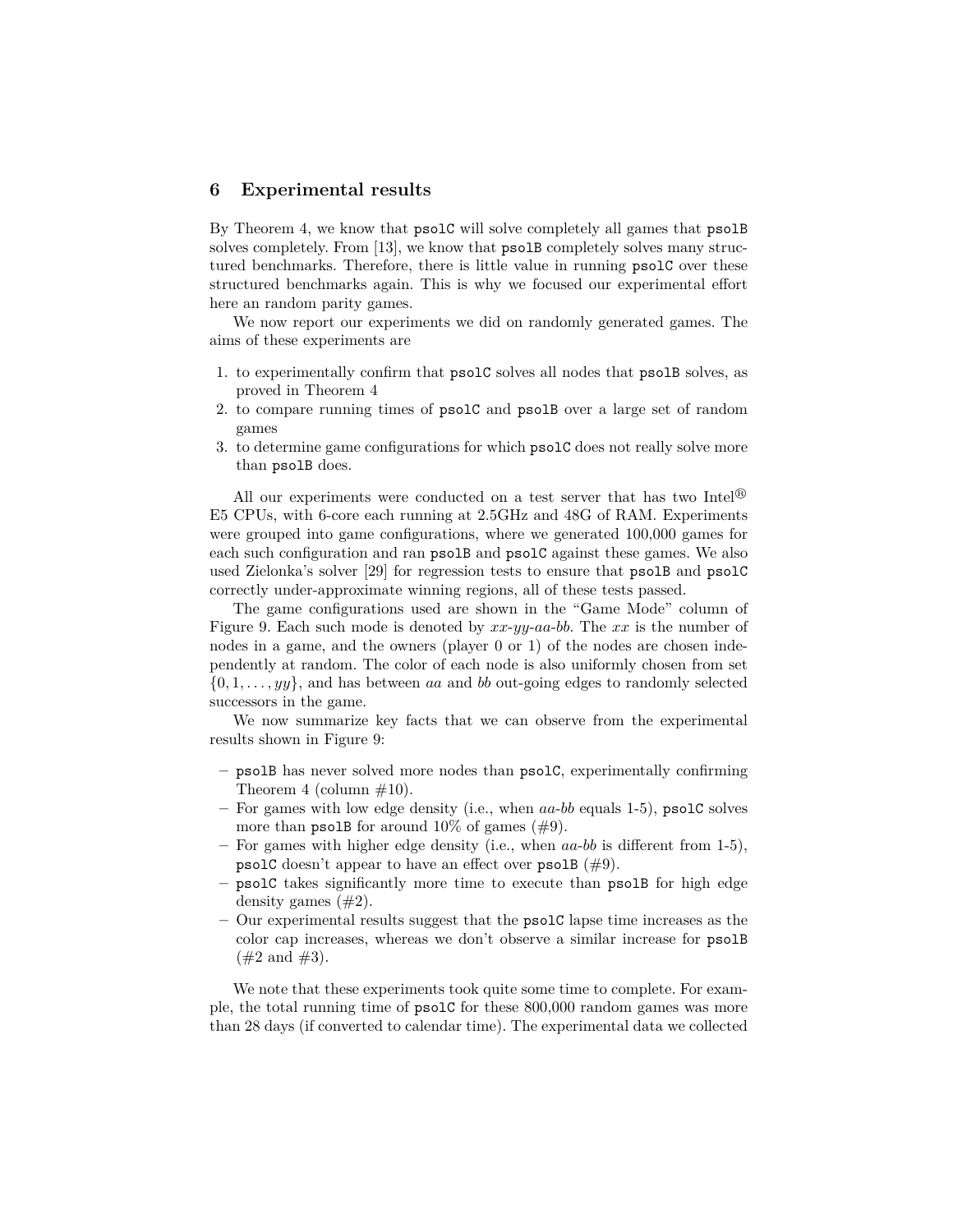| Game Mode                                    | #1            | #2             | #3   | #4             | #5    | #6                      | #7             | #8                | #9             | #10 |
|----------------------------------------------|---------------|----------------|------|----------------|-------|-------------------------|----------------|-------------------|----------------|-----|
| $500 - 5 - 1 - 5$                            | 100000 384.17 |                |      | $15.64$ 18.63  |       | 18545 19590 18406 80410 |                |                   | 1184 0         |     |
| $500 - 5 - 1 - 100$                          | 100000 724.14 |                |      | 17.91 51.76    | 1016  | 1016                    | 1016           | 98984             | 10             | 10  |
| $500 - 5 - 5 - 10$                           | 100000 203.67 |                | 8.71 | 14.44          | 10    | $\theta$                | $\theta$       | 100000 0          |                | 10  |
| 500-5-50-250                                 |               | 100000 1157.37 |      | 31.06 119.10 0 |       |                         | $\overline{0}$ | 100000 0          |                | 10  |
| $500 - 50 - 1 - 5$                           |               | 100000 2522.47 |      | 14.30 20.86    | 18166 |                         |                | 19066117962180934 | 110410         |     |
| $500 - 50 - 1 - 100$                         |               | 100000 6807.46 |      | 18.57 54.58    | 992   | 992                     | 992            | 99008             | 10             | 10  |
| $500 - 50 - 5 - 10$                          |               | 100000 2155.34 | 8.35 | 14.38          | 10    | $\overline{2}$          | $\Omega$       | 99998             | $\overline{2}$ | 10  |
| 500-50-50-250 100000 10282.66 34.36 135.29 0 |               |                |      |                |       | 0                       | 0              | 100000 0          |                | 10  |

**Fig. 9.** Our experimental results for the partial solver psolC. The legend for the 10 data columns above is given in Table 1.

- #1. Total number of games.  $\#6$ . How often G'<sub>B</sub> is not 0.
- 
- #3. Average psolB lapse time (ms). #8. How often  $G'_{C} = G'_{B}$  and  $G'_{C}$  is 0.
- 
- 
- 
- #2. Average psolC lapse time (ms). #7. How often  $G'_{C} = G'_{B}$  and  $G'_{C}$  is not 0.
	-
- $#4$ . Average zlka lapse time (ms).  $#9$ . How often psolC solves more than psolB.
- $#5$ . How often G'<sub>C</sub> is not 0.  $#10$ . How often psolB solves more than psolC.

**Table 1.** Legend for experimental data shown in Figure 9: G'*<sup>B</sup>* represents the number of games not completely solved by psolB. Similarly, G'*<sup>C</sup>* represents the number of games not completely solved by psolC.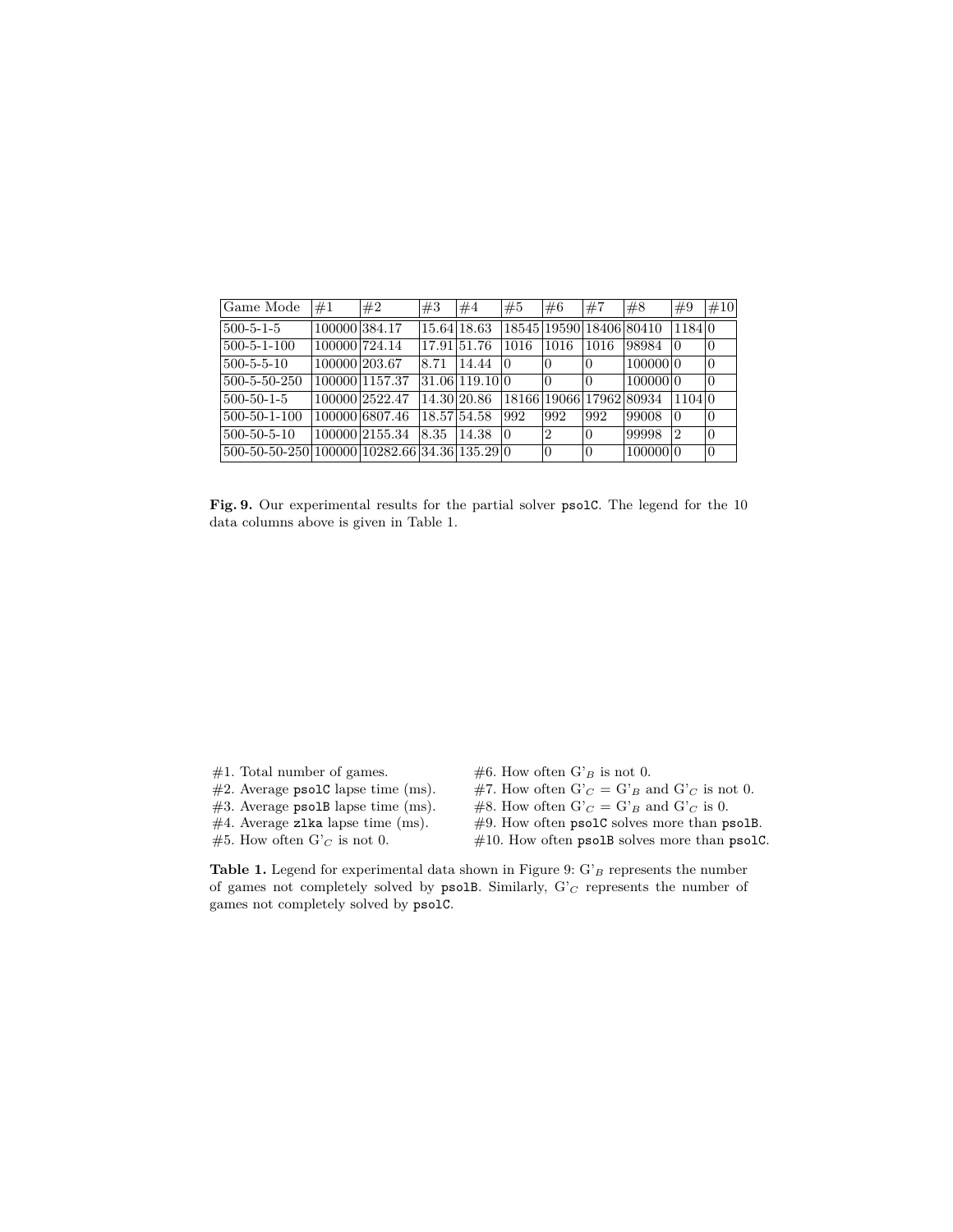suggest that the comparison between psolB and psolC is bimodal on random games: either psolC is no more effective than psolB on a given game mode, or it appears to be more effective on about 10% of games for a given game mode.

The partial solver psolC may therefore have more theoretical than practical value. However, a staging of psolB and psolC may work reasonably well in practice: on input game  $G$ , first run **psolB** to obtain residual game  $G'$ ; and then run psolC only on  $G'$  and only when  $G'$  is not empty.

# **7 Other related work**

Some easy static analyses for parity games have become part of the folklore of how to preprocess parity games. For example, the tool PGSolver can eliminate self-loops (nodes *v* with  $(v, v)$  in  $E$ ) and dead ends (nodes *v* for which there is no *w* with  $(v, w)$  in *E*) [12]. The latter can be seen as justification for defining parity games not to have dead ends, as we have done in this chapter.

In [17], progress measures are defined and recognized as representations of winning strategies. A monotone function over a complete lattice is then defined such that pre-fixed points of that function capture progress measures. A least fixed-point computation therefore can compute the winning region and a winning strategy for a chosen player. This algorithm has exponential running time, since the complete lattice may be exponentially larger than the parity game. However, the algorithm runs on polynomial space, unlike some other known algorithms for solving parity games.

Our work relates to research on the descriptive complexity of parity games. In [6], it is investigated whether the winning regions of players in parity games can be defined in suitable logics. We mention two results from this paper: it is shown that this is indeed possible for guarded second-order logic (even for infinite game graphs with an unbounded number of colors); and for an arbitrary finite game graph *G* (the setting of our chapter), it is proved that least fixed-point logic can define the winning regions of *G* iff these winning regions are computable in polynomial time.

In [14], a transformation is studied that can map a partial solver  $\rho$  for parity games to another partial solver lift( $\rho$ ) that first applies  $\rho$  until it has no effect on the residual game. Then,  $\text{lift}(\rho)$  searches for some node *v* in  $V_p$  with more than one outgoing edge such that the commitment to one such edge (i.e. the removal of all other edges outgoing from *v*) would make partial solver  $\rho$  discover that node *v* is won by player  $1 - p$  in that modified game. If so, it is sound to remove edge  $(v, w)$  from *G* and then try lift( $\rho$ ) again until no such effect can be observed for both *p*. It was proved in [14] that lift( $\rho$ ) is sound if  $\rho$  is sound, idempotent, and satisfies a locality principle; and it was shown that psolB satisfies these properties.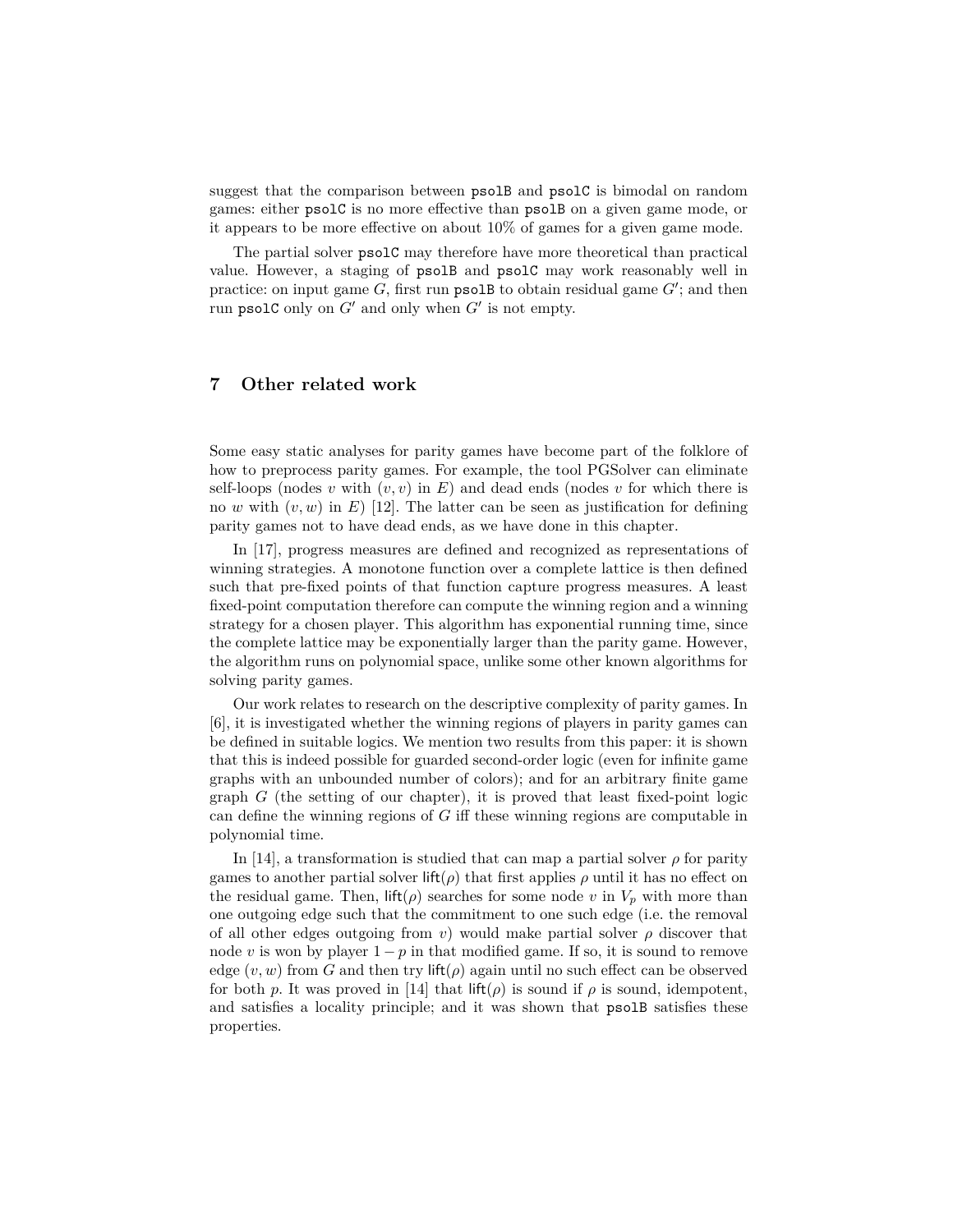#### **8 Conclusions**

In this chapter, we studied how one may define static analyses of parity games that run in polynomial time and space and compute parts of the games' winning regions. In particular, the quality of such a static analysis could then be measured by how often it computes winning regions completely, or by what percentage of the winning region it computes across a range of random and structured benchmarks. We developed firm foundations for designing such static analyses, using a novel kind of game derived from parity games: reachability under parity. The intuition of such a game is that player *p* can reach a node set *X* whilst ensuring that the minimal color encountered en route has parity *p*.

We showed that such new reachability games are determined, demonstrated how one can implement their solution efficiently, and used this notion of game to define monotone functions over parity games – one for each player of the parity game. The greatest fixed-points of these functions were proved to be contained in the winning region of the corresponding player in the parity game. This insight led us to design a partial solver psolC and its experimental evaluation demonstrated that it is a powerful static analysis of parity games that can solve completely many types of random and structured benchmarks. Theoretical analysis also showed that these monotone functions generalize, in a more canonical and less ad hoc manner, work on fatal attractors that we had conducted previously [13]. In particular, we proved that psolC is more effective that the partial solver psolB in [13] that performed best in practice.

The decision problem for parity games, whether a given node is won by a given player, is in UP∩coUP [16] and so contained in NP∩coNP. It is therefore perhaps no great surprise that all known algorithms that completely compute such winning regions run in worst-case exponential or sub-exponential time in the size of these games. One may therefore think of our chapter as taking a complementary approach to attempting to answer the longstanding open problem of the exact complexity of said decision problem for parity games: how to design static analyses that run in polynomial time (relatively easy to do) and that are provably computing the exact winning regions of all parity games (likely very hard to do under these constraints of efficient static analysis). We hope that the reader may find this approach to be of genuine interest so that he or she may pursue it further.

### **References**

- 1. Chatterjee, K.: Linear time algorithm for weak parity games. CoRR **abs/0805.1391** (2008)
- 2. Clarke, E.M., Grumberg, O., Long, D.E.: Model checking and abstraction. ACM Trans. Program. Lang. Syst. **16**(5), 1512–1542 (1994)
- 3. Cousot, P., Cousot, R.: Abstract interpretation: A unified lattice model for static analysis of programs by construction or approximation of fixpoints. In: Conference Record of the Fourth ACM Symposium on Principles of Programming Languages, Los Angeles, California, USA, January 1977, pp. 238–252 (1977)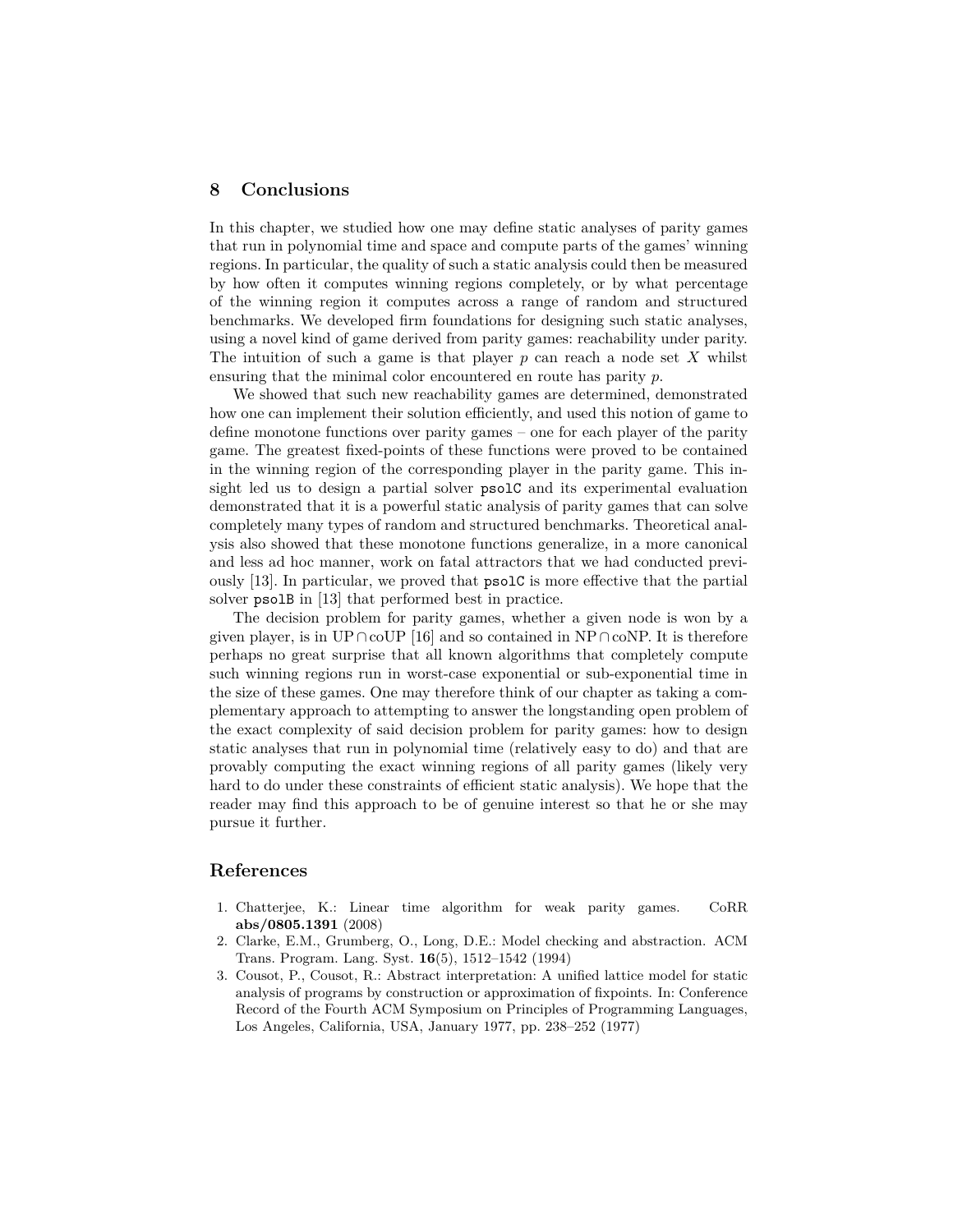- 4. Cousot, P., Cousot, R.: Abstract interpretation: past, present and future. In: Joint Meeting of the Twenty-Third EACSL Annual Conference on Computer Science Logic (CSL) and the Twenty-Ninth Annual ACM/IEEE Symposium on Logic in Computer Science (LICS), CSL-LICS '14, Vienna, Austria, July 14 - 18, 2014, p. 2 (2014)
- 5. Dam, M.: CTL\* and ECTL\* as fragments of the modal mu-calculus. Theor. Comput. Sci. **126**(1), 77–96 (1994)
- 6. Dawar, A., Grädel, E.: The descriptive complexity of parity games. In: Computer Science Logic, 22nd International Workshop, CSL 2008, 17th Annual Conference of the EACSL, Bertinoro, Italy, September 16-19, 2008. Proceedings, pp. 354–368 (2008)
- 7. Dwyer, M.B., Avrunin, G.S., Corbett, J.C.: Patterns in property specifications for finite-state verification. In: Proceedings of the 21st International Conference on Software Engineering, ICSE '99, pp. 411–420 (1999)
- 8. Emerson, E., Jutla, C.: Tree automata, *µ*-calculus and determinacy. In: Proc. 32nd IEEE Symp. on Foundations of Computer Science, pp. 368–377 (1991)
- 9. Emerson, E.A., Clarke, E.M.: Using branching time temporal logic to synthesize synchronization skeletons. Sci. Comput. Program. **2**(3), 241–266 (1982)
- 10. Emerson, E.A., Jutla, C.S., Sistla, A.P.: On model-checking for fragments of *µ*calculus. In: Computer Aided Verification, 5th International Conference, CAV '93, Elounda, Greece, June 28 - July 1, 1993, Proceedings, pp. 385–396 (1993)
- 11. Filipiuk, P., Nielson, F., Nielson, H.R.: Layered fixed point logic. CoRR **abs/1204.2768** (2012)
- 12. Friedmann, O., Lange, M.: Solving parity games in practice. In: Z. Liu, A. Ravn (eds.) Proc. of Automated Technology for Verification and Analysis, *Lecture Notes in Computer Science*, vol. 5799, pp. 182–196. Springer (2009)
- 13. Huth, M., Kuo, J.H., Piterman, N.: Fatal attractors in parity games. In: Foundations of Software Science and Computation Structures - 16th International Conference, FOSSACS 2013, Held as Part of the European Joint Conferences on Theory and Practice of Software, ETAPS 2013, Rome, Italy, March 16-24, 2013. Proceedings, pp. 34–49 (2013)
- 14. Huth, M., Kuo, J.H., Piterman, N.: Fatal attractors in parity games: Building blocks for partial solvers. CoRR **abs/1405.0386** (2014)
- 15. Huth, M., Ryan, M.D.: Logic in computer science modelling and reasoning about systems (2. ed.). Cambridge University Press (2004)
- 16. Jurdziński, M.: Deciding the winner in parity games is in UP $\cap$ co-UP. Inf. Process. Lett. **68**, 119–124 (1998)
- 17. Jurdziński, M.: Small progress measures for solving parity games. In: Proc. 17th Symp. on Theoretical Aspects of Computer Science, *Lecture Notes in Computer Science*, vol. 1770, pp. 290–301. Springer-Verlag (2000)
- 18. Kozen, D.: Results on the propositional mu-calculus. Theor. Comput. Sci. **27**, 333–354 (1983). DOI 10.1016/0304-3975(82)90125-6. URL http://dx.doi.org/10.1016/0304-3975(82)90125-6
- 19. Kupferman, O., Vardi, M.Y., Wolper, P.: An automata-theoretic approach to branching-time model checking. J. ACM **47**(2), 312–360 (2000)
- 20. Martin, D.A.: Borel Determinacy. Annals of Mathematics **102**(2), 363–371 (1975)
- 21. Mostowski, A.W.: Games with forbidden positions. Tech. Rep. 78, University of Gdańsk (1991)
- 22. Nielson, F., Nielson, H.R.: Model checking *Is* static analysis of modal logic. In: Foundations of Software Science and Computational Structures, 13th International